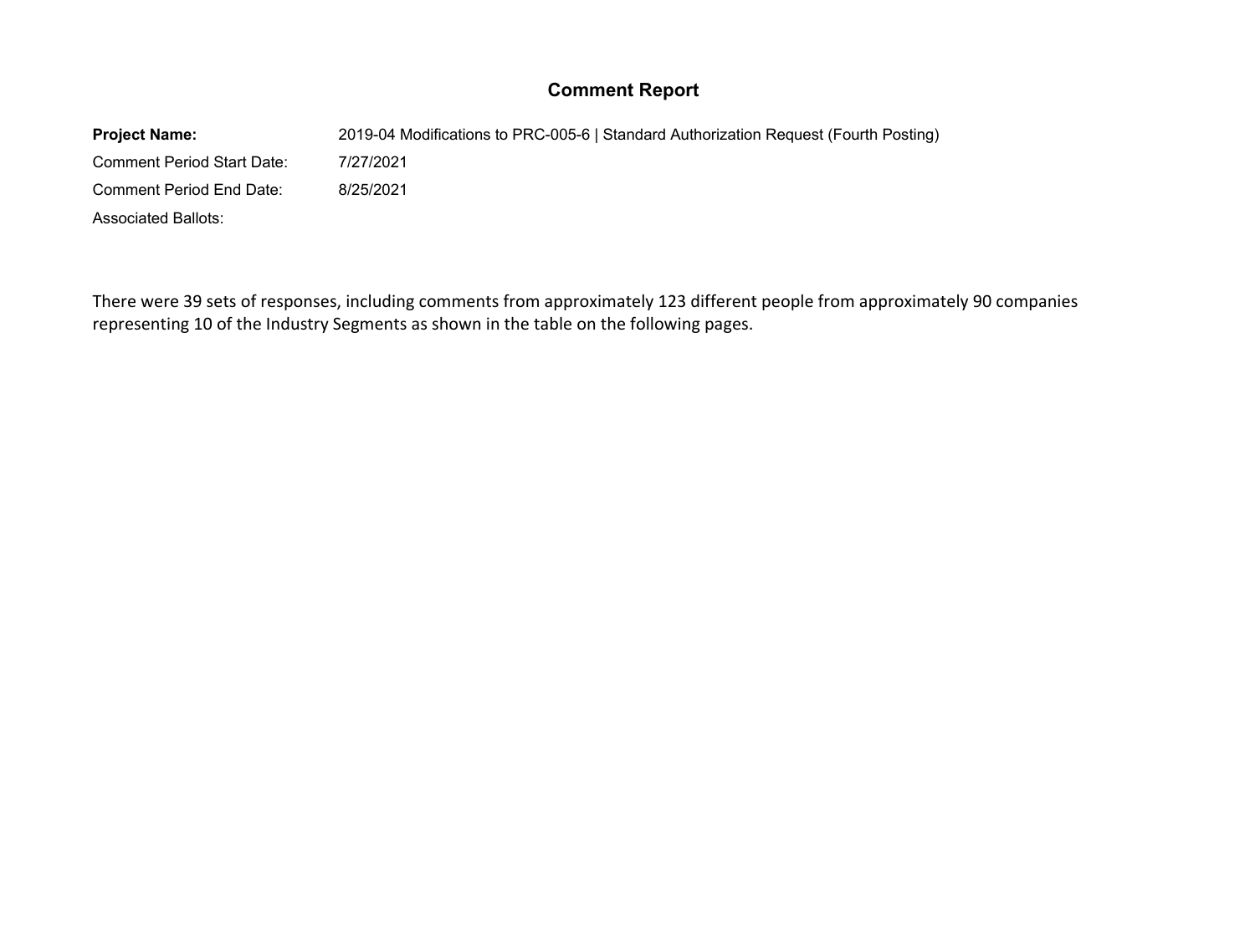## **Questions**

**1. Based on comments, the SAR DT team revised the scope of the original SAR to be more comprehensive of industry concerns with PRC-005. Do you agree that the scope as described above would allow the future SDT to thoroughly assess issues with PRC-005 and present them along with possible solutions to industry during the standards development phase of the project? If not, please provide your detailed thoughts.**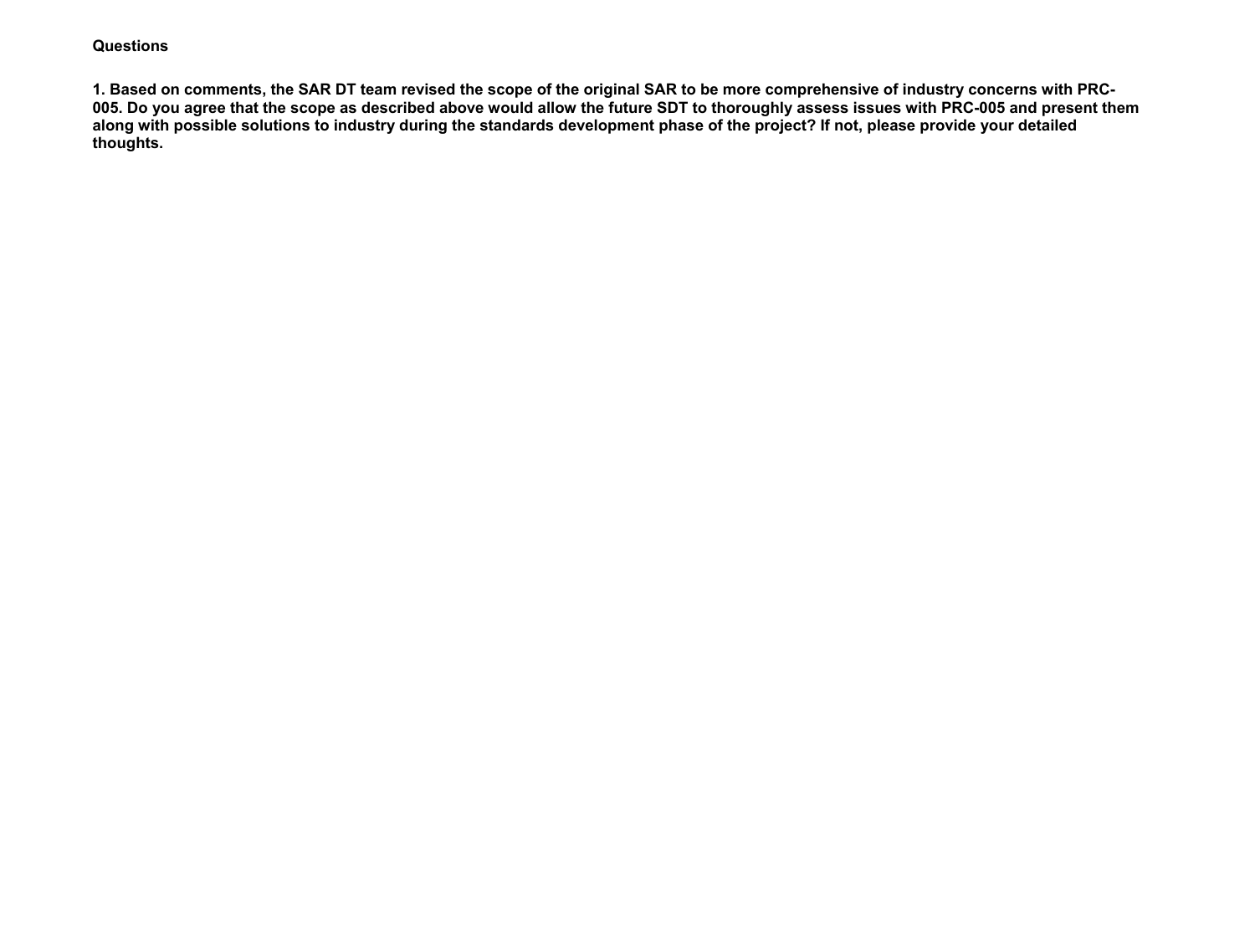| Organization<br><b>Name</b>               | <b>Name</b>               | Segment(s)     | <b>Region</b> | Group<br><b>Name</b>        | <b>Group Member</b><br><b>Name</b> | Group<br><b>Member</b><br>Organization            | Group<br><b>Member</b><br>Segment(s) | Group<br><b>Member</b><br><b>Region</b> |
|-------------------------------------------|---------------------------|----------------|---------------|-----------------------------|------------------------------------|---------------------------------------------------|--------------------------------------|-----------------------------------------|
| BC Hydro and Adrian<br>Power<br>Authority | Andreoiu                  | 1,3,5          | <b>WECC</b>   | <b>BC Hydro</b>             | Hootan Jarollahi                   | $ BC$ Hydro and $ 3$<br>Power<br>Authority        |                                      | <b>WECC</b>                             |
|                                           |                           |                |               |                             | Helen Hamilton<br>Harding          | BC Hydro and $ 5$<br>Power<br>Authority           |                                      | <b>WECC</b>                             |
|                                           |                           |                |               |                             | Adrian Andreoiu                    | BC Hydro and 1<br>Power<br>Authority              |                                      | <b>WECC</b>                             |
| Southwest                                 | Charles                   | $\overline{2}$ | <b>SPP RE</b> | <b>SRC</b><br><b>PRC005</b> | Helen Lainis                       | <b>IESO</b>                                       | $\mathbf{1}$                         | <b>NPCC</b>                             |
| Power Pool,<br>Inc. (RTO)                 | Yeung                     |                |               |                             | Greg Campoli                       | <b>NYISO</b>                                      | $\mathbf 1$                          | <b>NPCC</b>                             |
|                                           |                           |                |               |                             | Dave Zwergel                       | <b>MISO</b>                                       | $ 2\rangle$                          | <b>MRO</b>                              |
|                                           |                           |                |               |                             | <b>Charles Yeung</b>               | <b>SPP</b>                                        | 1                                    | <b>MRO</b>                              |
|                                           |                           |                |               |                             | Matt Goldberg                      | <b>ISONE</b>                                      | $\mathbf 1$                          | <b>NPCC</b>                             |
|                                           |                           |                |               |                             | Matt Goldberg                      | <b>ISONE</b>                                      | $\mathbf{1}$                         | <b>NPCC</b>                             |
| Tacoma<br><b>Public Utilities</b>         | Jennie Wike               | 1,3,4,5,6      | <b>WECC</b>   | Tacoma<br>Power             | Jennie Wike                        | Tacoma<br><b>Public Utilities</b>                 | 1,3,4,5,6                            | <b>WECC</b>                             |
| (Tacoma,<br>WA)                           |                           |                |               |                             | John Merrell                       | Tacoma<br><b>Public Utilities</b><br>(Tacoma, WA) | $\mathbf{1}$                         | <b>WECC</b>                             |
|                                           |                           |                |               |                             | Marc Donaldson                     | Tacoma<br><b>Public Utilities</b><br>(Tacoma, WA) | 3                                    | <b>WECC</b>                             |
|                                           |                           |                |               |                             | Hien Ho                            | Tacoma<br><b>Public Utilities</b><br>(Tacoma, WA) | $\overline{4}$                       | <b>WECC</b>                             |
|                                           |                           |                |               |                             | <b>Terry Gifford</b>               | Tacoma<br><b>Public Utilities</b><br>(Tacoma, WA) | $6\phantom{a}$                       | <b>WECC</b>                             |
|                                           |                           |                |               |                             | Ozan Ferrin                        | Tacoma<br><b>Public Utilities</b><br>(Tacoma, WA) | 5                                    | <b>WECC</b>                             |
| <b>MRO</b>                                | Kendra<br><b>Buesgens</b> | 1,2,3,4,5,6    | <b>MRO</b>    | <b>MRO NSRF</b>             | Bobbi Welch                        | Midcontinent<br>ISO, Inc.                         | 2                                    | <b>MRO</b>                              |
|                                           |                           |                |               |                             | Christopher Bills City of          | Independence<br>Power & Light                     | $\overline{4}$                       | <b>MRO</b>                              |
|                                           |                           |                |               |                             | <b>Fred Meyer</b>                  | Algonquin<br>Power Co.                            | $\mathbf{1}$                         | <b>MRO</b>                              |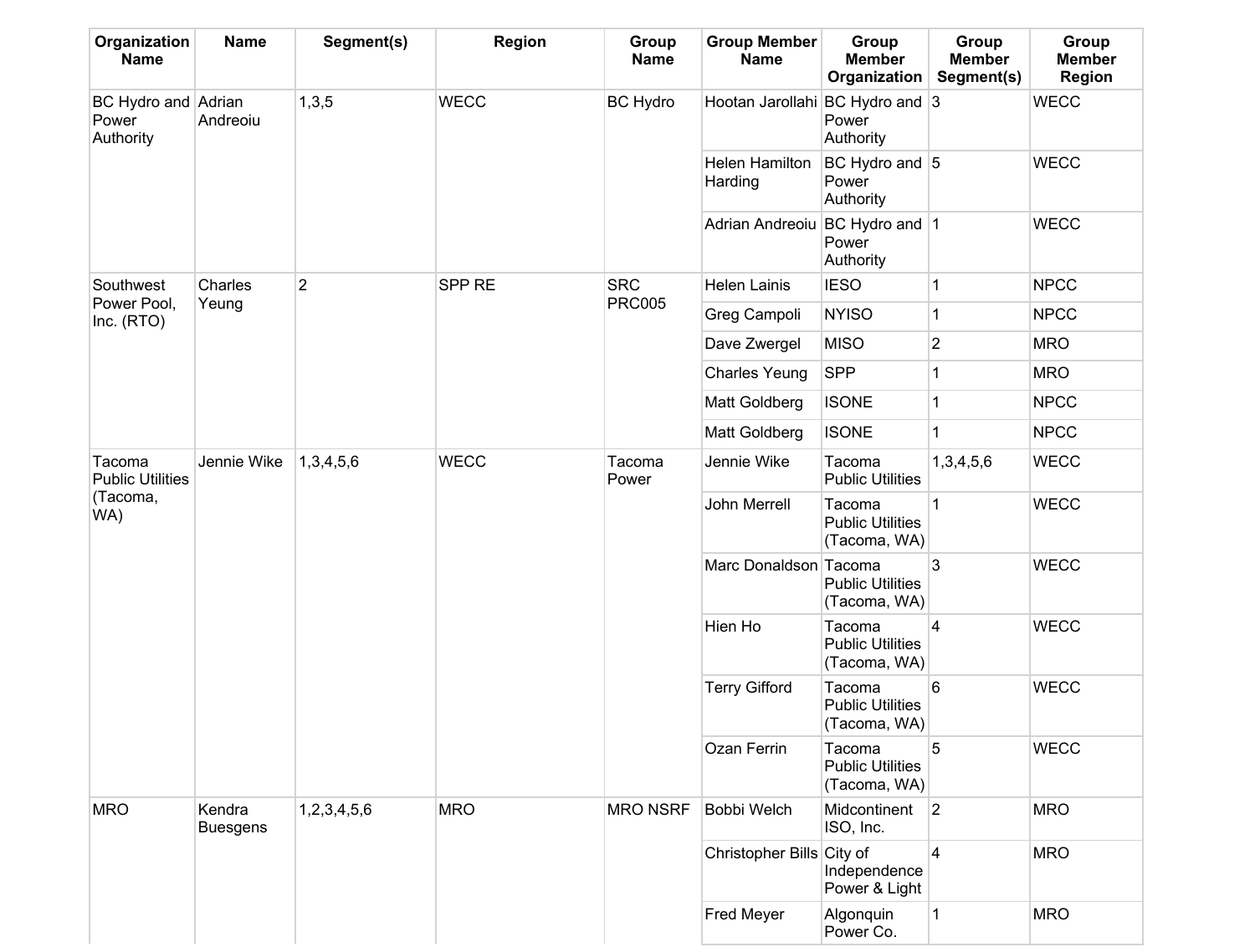| Jamie Monette              | Allete -<br>Minnesota<br>Power, Inc.                                                     | $\mathbf{1}$   | <b>MRO</b> |
|----------------------------|------------------------------------------------------------------------------------------|----------------|------------|
| Jodi Jensen                | Western Area<br>Power<br>Administration<br>- Upper Great<br><b>Plains East</b><br>(WAPA) | 1,6            | <b>MRO</b> |
| John Chang                 | Manitoba<br>Hydro                                                                        | 1,3,6          | <b>MRO</b> |
| Larry Heckert              | <b>Alliant Energy</b><br>Corporation<br>Services, Inc.                                   | $\overline{4}$ | <b>MRO</b> |
| Marc Gomez                 | Southwestern<br>Power<br>Administration                                                  | $\mathbf{1}$   | <b>MRO</b> |
| Matthew<br>Harward         | Southwest<br>Power Pool,<br>Inc.                                                         | 2              | <b>MRO</b> |
| LaTroy<br><b>Brumfield</b> | American<br>Transmission<br>Company,<br><b>LLC</b>                                       | 1              | <b>MRO</b> |
| <b>Bryan Sherrow</b>       | Kansas City<br><b>Board Of</b><br><b>Public Utilities</b>                                | $\mathbf{1}$   | <b>MRO</b> |
| <b>Terry Harbour</b>       | MidAmerican<br>Energy                                                                    | 1,3            | <b>MRO</b> |
| Jamison Cawley Nebraska    | <b>Public Power</b>                                                                      | 1,3,5          | <b>MRO</b> |
| Seth<br>Shoemaker          | Muscatine<br>Power &<br>Water                                                            | 1,3,5,6        | <b>MRO</b> |
| Michael<br>Brytowski       | <b>Great River</b><br>Energy                                                             | 1,3,5,6        | <b>MRO</b> |
| Jeremy Voll                | <b>Basin Electric</b><br>Power<br>Cooperative                                            | 1,3,5          | <b>MRO</b> |
| Joe DePoorter              | <b>Madison Gas</b><br>and Electric                                                       | 4              | <b>MRO</b> |
| David Heins                | Omaha Public<br><b>Power District</b>                                                    | 1,3,5,6        | <b>MRO</b> |
| <b>Bill Shultz</b>         | Southern<br>Company<br>Generation                                                        | 5              | <b>MRO</b> |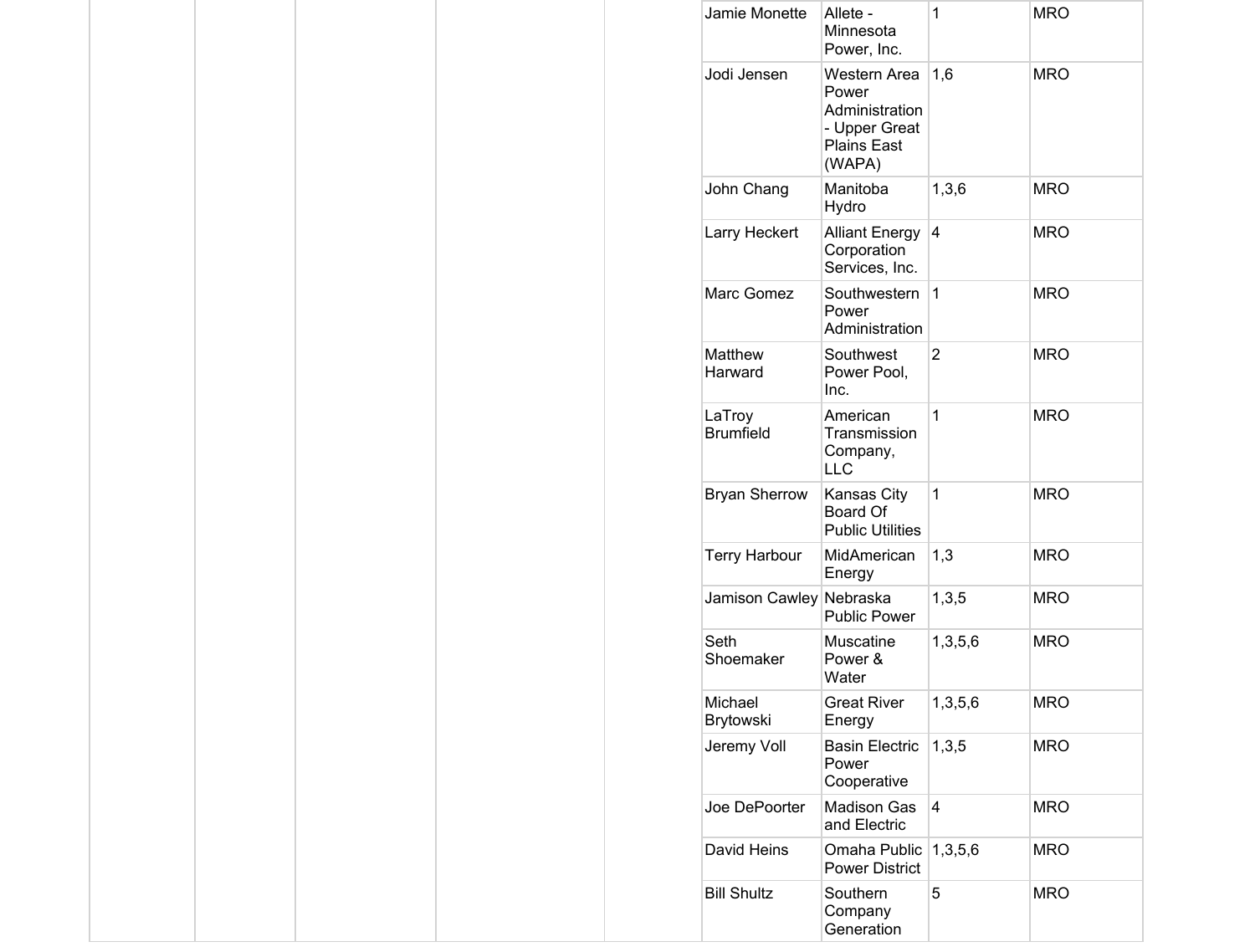| Duke Energy<br>Kim Thomas $ 1,3,5,6$                           |                  | FRCC, RF, SERC, Texas Duke Energy Laura Lee |             |                                                          | Duke Energy         | $ 1\rangle$                                                             | <b>SERC</b> |             |
|----------------------------------------------------------------|------------------|---------------------------------------------|-------------|----------------------------------------------------------|---------------------|-------------------------------------------------------------------------|-------------|-------------|
|                                                                |                  |                                             | <b>RE</b>   |                                                          | Dale Goodwine       | Duke Energy                                                             | 5           | <b>SERC</b> |
|                                                                |                  |                                             |             |                                                          | Greg Cecil          | Duke Energy                                                             | 6           | RF          |
| FirstEnergy -<br>FirstEnergy<br>Corporation                    | Mark Garza       | 1,3,4,5,6                                   |             | FE Voter                                                 | Julie Severino      | FirstEnergy -<br>FirstEnergy<br>Corporation                             | $\mathbf 1$ | RF          |
|                                                                |                  |                                             |             |                                                          | Aaron<br>Ghodooshim | FirstEnergy -<br>FirstEnergy<br>Corporation                             | 3           | RF          |
|                                                                |                  |                                             |             |                                                          | Robert Loy          | FirstEnergy -<br>FirstEnergy<br>Solutions                               | 5           | <b>RF</b>   |
|                                                                |                  |                                             |             |                                                          | Ann Carey           | FirstEnergy -<br>FirstEnergy<br><b>Solutions</b>                        | 6           | <b>RF</b>   |
|                                                                |                  |                                             |             |                                                          | Mark Garza          | FirstEnergy-<br>FirstEnergy                                             | 4           | RF          |
| Southern<br>Company -<br>Southern<br>Company<br>Services, Inc. | Pamela<br>Hunter | 1,3,5,6                                     | <b>SERC</b> | Southern<br>Company                                      | Matt Carden         | Southern<br>Company -<br>Southern<br>Company<br>Services, Inc.          | 1           | <b>SERC</b> |
|                                                                |                  |                                             |             |                                                          | Joel Dembowski      | Southern<br>Company -<br>Alabama<br>Power<br>Company                    | 3           | <b>SERC</b> |
|                                                                |                  |                                             |             |                                                          | Ron Carlsen         | Southern<br>Company -<br>Southern<br>Company<br>Generation              | 6           | <b>SERC</b> |
|                                                                |                  |                                             |             |                                                          | Jim Howell          | Southern<br>Company -<br>Southern<br>Company<br>Services, Inc.<br>- Gen | 5           | <b>SERC</b> |
| Northeast<br>Power<br>Coordinating<br>Council                  | Ruida Shu        | 1,2,3,4,5,6,7,8,9,10 NPCC                   |             | <b>NPCC</b><br>Regional<br><b>Standards</b><br>Committee | Guy V. Zito         | Northeast<br>Power<br>Coordinating<br>Council                           | 10          | <b>NPCC</b> |
|                                                                |                  |                                             |             |                                                          | Randy<br>MacDonald  | <b>New</b><br><b>Brunswick</b><br>Power                                 | $ 2\rangle$ | <b>NPCC</b> |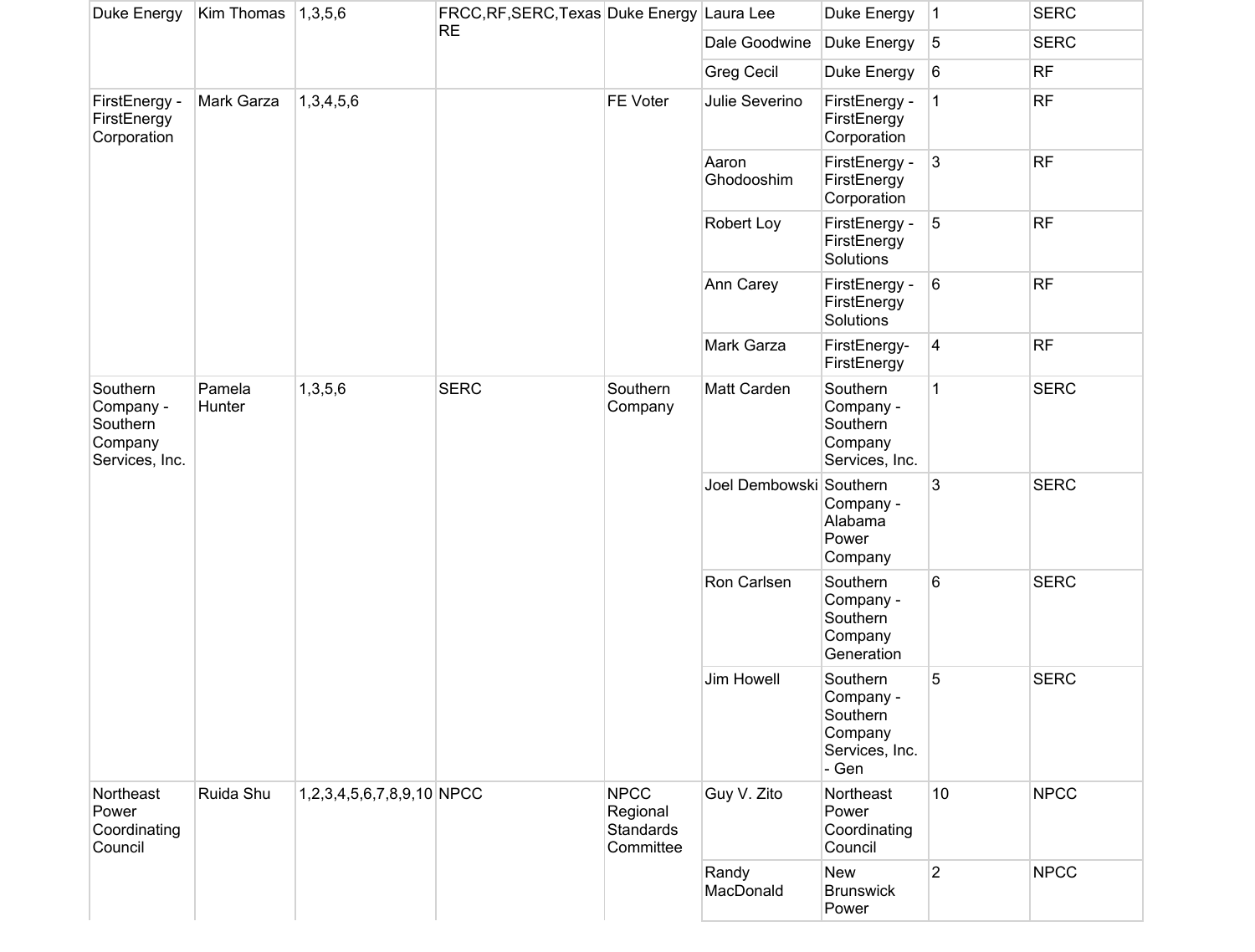| <b>Glen Smith</b>     | Entergy<br><b>Services</b>                                          | 4 | <b>NPCC</b> |
|-----------------------|---------------------------------------------------------------------|---|-------------|
| Alan Adamson          | <b>New York</b><br>State<br>Reliability<br>Council                  | 7 | <b>NPCC</b> |
| David Burke           | Orange &<br>Rockland<br><b>Utilities</b>                            | 3 | <b>NPCC</b> |
| <b>Helen Lainis</b>   | <b>IESO</b>                                                         | 2 | <b>NPCC</b> |
| David Kiguel          | Independent                                                         | 7 | <b>NPCC</b> |
| Nick Kowalczyk        | Orange and<br>Rockland                                              | 1 | <b>NPCC</b> |
| Joel Charlebois       | AESI-<br>Acumen<br>Engineered<br>Solutions<br>International<br>Inc. | 5 | <b>NPCC</b> |
| <b>Mike Cooke</b>     | Ontario Power 4<br>Generation,<br>Inc.                              |   | <b>NPCC</b> |
| Salvatore<br>Spagnolo | New York<br>Power<br>Authority                                      | 1 | <b>NPCC</b> |
| Shivaz Chopra         | <b>New York</b><br>Power<br>Authority                               | 5 | <b>NPCC</b> |
| Deidre Altobell       | Con Ed-<br>Consolidated<br>Edison                                   | 4 | <b>NPCC</b> |
| Dermot Smyth          | Con Ed -<br>Consolidated<br>Edison Co. of<br>New York               | 1 | <b>NPCC</b> |
| Peter Yost            | Con Ed -<br>Consolidated<br>Edison Co. of<br><b>New York</b>        | 3 | <b>NPCC</b> |
| Cristhian Godoy       | Con Ed-<br>Consolidated<br>Edison Co. of<br><b>New York</b>         | 6 | <b>NPCC</b> |
| <b>Nurul Abser</b>    | <b>NB Power</b><br>Corporation                                      | 1 | <b>NPCC</b> |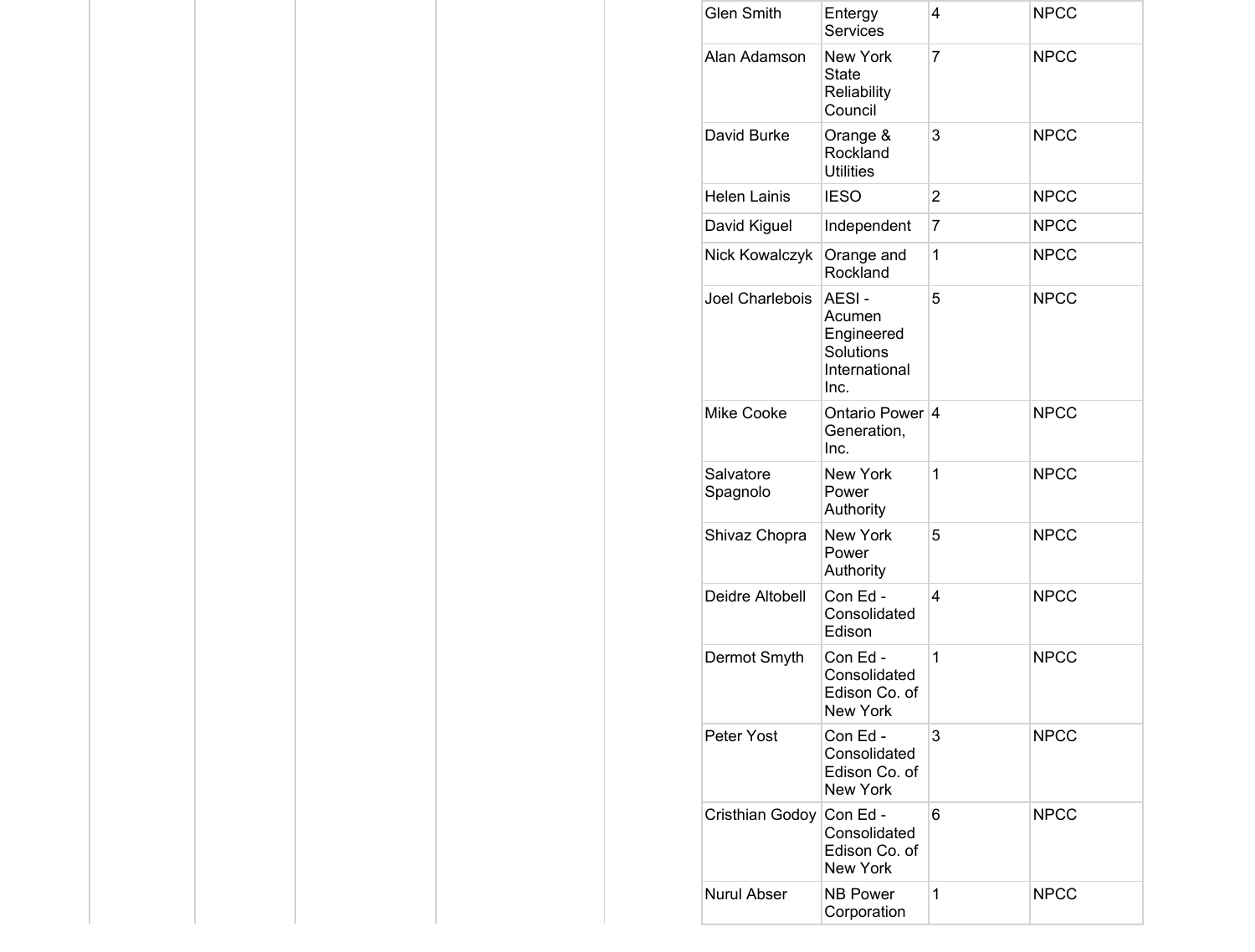|                                              |                   |              |              | Randy<br>MacDonald              | <b>NB Power</b><br>Corporation                        | $\overline{2}$  | <b>NPCC</b>            |
|----------------------------------------------|-------------------|--------------|--------------|---------------------------------|-------------------------------------------------------|-----------------|------------------------|
|                                              |                   |              |              | Michael<br>Ridolfino            | Central<br><b>Hudson Gas</b><br>and Electric          | $\mathbf{1}$    | <b>NPCC</b>            |
|                                              |                   |              |              | Vijay Puran                     | <b>NYSPS</b>                                          | 6               | <b>NPCC</b>            |
|                                              |                   |              |              | <b>ALAN</b><br><b>ADAMSON</b>   | New York<br>State<br>Reliability<br>Council           | 10              | <b>NPCC</b>            |
|                                              |                   |              |              | Sean Cavote                     | PSEG - Public 1<br>Service<br>Electric and<br>Gas Co. |                 | <b>NPCC</b>            |
|                                              |                   |              |              | <b>Brian Robinson</b>           | <b>Utility</b><br>Services                            | 5               | <b>NPCC</b>            |
|                                              |                   |              |              | <b>Quintin Lee</b>              | Eversource<br>Energy                                  | $\mathbf 1$     | <b>NPCC</b>            |
|                                              |                   |              |              | Jim Grant                       | <b>NYISO</b>                                          | $\overline{2}$  | <b>NPCC</b>            |
|                                              |                   | John Pearson | <b>ISONE</b> | $\overline{2}$                  | <b>NPCC</b>                                           |                 |                        |
|                                              |                   |              |              | Nicolas Turcotte Hydro-Qu?bec 1 | TransEnergie                                          |                 | <b>NPCC</b>            |
|                                              |                   |              |              | Chantal Mazza                   | Hydro-Quebec 2                                        |                 | <b>NPCC</b>            |
|                                              |                   |              |              | Michele<br>Tondalo              | United<br>Illuminating<br>Co.                         | $\mathbf{1}$    | <b>NPCC</b>            |
|                                              |                   |              |              | Paul<br>Malozewski              | Hydro One<br>Networks, Inc.                           | $\overline{3}$  | <b>NPCC</b>            |
|                                              |                   |              |              | Sean Bodkin                     | Dominion -<br>Dominion<br>Resources,<br>Inc.          | $6\phantom{.}6$ | <b>NPCC</b>            |
|                                              |                   |              |              | John Hastings                   | National Grid                                         | $\vert$ 1       | <b>NPCC</b>            |
|                                              |                   |              |              | Michael Jones                   | <b>National Grid</b><br><b>USA</b>                    | $\mathbf 1$     | <b>NPCC</b>            |
| Dominion -<br>Dominion<br>Resources,<br>Inc. | Sean Bodkin 3,5,6 |              | Dominion     | Connie Lowe                     | Dominion -<br>Dominion<br>Resources,<br>Inc.          | $\overline{3}$  | NA - Not<br>Applicable |
|                                              |                   |              |              | Lou Oberski                     | Dominion -<br>Dominion<br>Resources,<br>Inc.          | 5               | NA - Not<br>Applicable |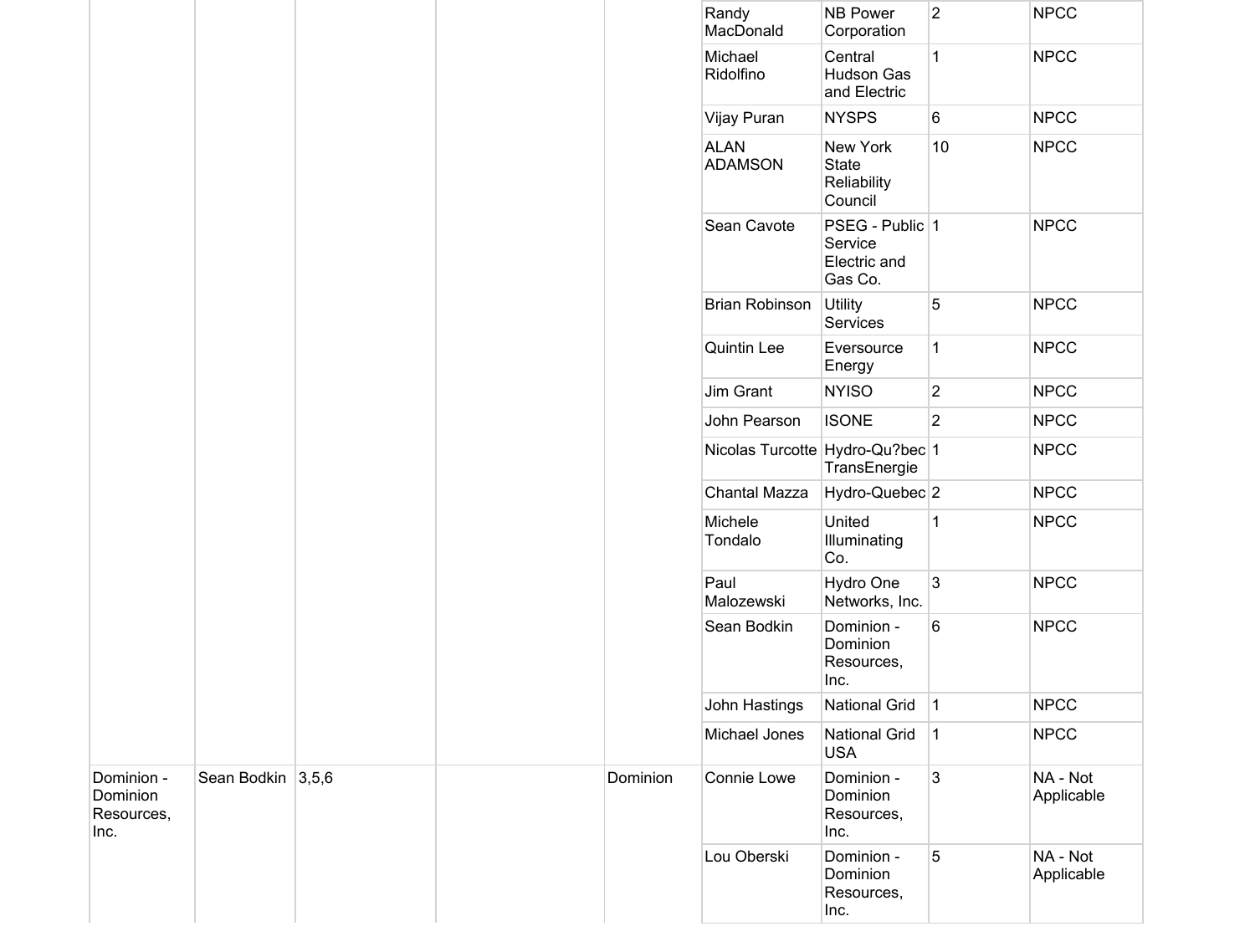|                                                                         |        |             |          | Larry Nash                     | Dominion -<br>Dominion<br>Virginia Power     |                                                       | NA - Not<br>Applicable |            |
|-------------------------------------------------------------------------|--------|-------------|----------|--------------------------------|----------------------------------------------|-------------------------------------------------------|------------------------|------------|
|                                                                         |        |             |          | Rachel Snead                   | Dominion -<br>Dominion<br>Resources,<br>Inc. | 5                                                     | NA - Not<br>Applicable |            |
| OGE Energy - Sing Tay<br>1,3,5,6<br>Oklahoma<br>Gas and<br>Electric Co. | SPP RE | <b>OKGE</b> | Sing Tay | OGE Energy - $ 6 $<br>Oklahoma |                                              | <b>MRO</b>                                            |                        |            |
|                                                                         |        |             |          |                                | Terri Pyle                                   | OGE Energy -<br>Oklahoma<br>Gas and<br>Electric Co.   | 1                      | <b>MRO</b> |
|                                                                         |        |             |          |                                | Donald<br>Hargrove                           | OGE Energy - 3<br>Oklahoma<br>Gas and<br>Electric Co. |                        | <b>MRO</b> |
|                                                                         |        |             |          |                                | <b>Patrick Wells</b>                         | OGE Energy - 5<br>Oklahoma<br>Gas and<br>Electric Co. |                        | <b>MRO</b> |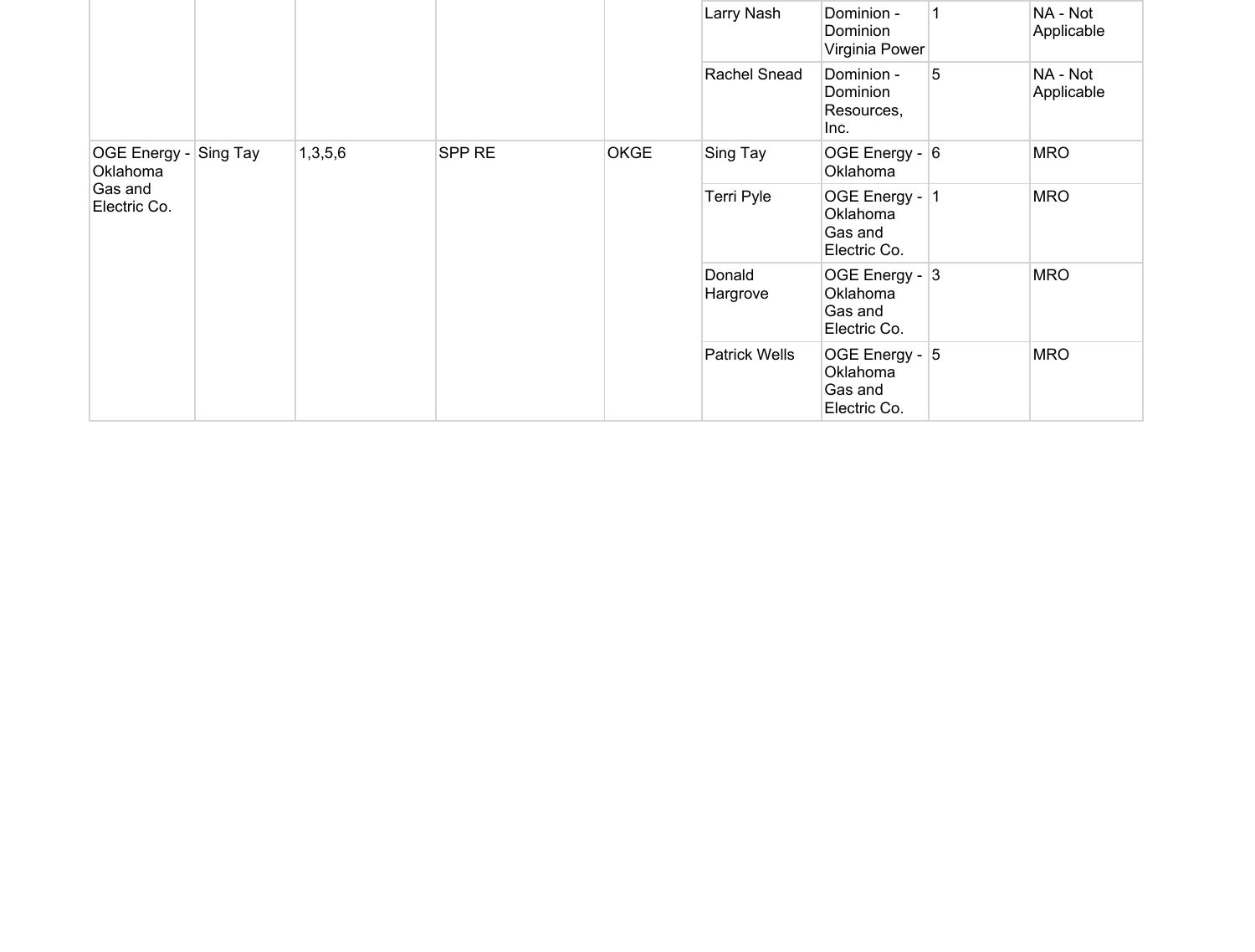| 1. Based on comments, the SAR DT team revised the scope of the original SAR to be more comprehensive of industry concerns with PRC-<br>005. Do you agree that the scope as described above would allow the future SDT to thoroughly assess issues with PRC-005 and present<br>them along with possible solutions to industry during the standards development phase of the project? If not, please provide your detailed<br>thoughts. |    |  |  |  |  |
|---------------------------------------------------------------------------------------------------------------------------------------------------------------------------------------------------------------------------------------------------------------------------------------------------------------------------------------------------------------------------------------------------------------------------------------|----|--|--|--|--|
| Israel Perez - Salt River Project - 1,3,5,6 - WECC                                                                                                                                                                                                                                                                                                                                                                                    |    |  |  |  |  |
| <b>Answer</b>                                                                                                                                                                                                                                                                                                                                                                                                                         | No |  |  |  |  |
| <b>Document Name</b>                                                                                                                                                                                                                                                                                                                                                                                                                  |    |  |  |  |  |
| Comment                                                                                                                                                                                                                                                                                                                                                                                                                               |    |  |  |  |  |

SRP does not agree with considering a voltage regulator a protective rely in purview of PRC-005. The excitiation system is a generator control system and the imbedded enabled "protective" functions, if any are enabled, should not be categorized the same as protective relays. Relyas are coordinated to the exciters via PRC-019.

| Likes                 | Platte River Power Authority, 5, Archie Tyson |
|-----------------------|-----------------------------------------------|
| <sup>'</sup> Dislikes |                                               |

#### **Response**

| Donna Wood - Tri-State G and T Association, Inc. - 1,3,5 |  |  |  |  |  |
|----------------------------------------------------------|--|--|--|--|--|
|----------------------------------------------------------|--|--|--|--|--|

| <b>Answer</b>                | No |  |  |  |
|------------------------------|----|--|--|--|
| <b>Document Name</b>         |    |  |  |  |
| Comman<br><b>VUIIIIIVIII</b> |    |  |  |  |

Tri-State agrees with the need to clarify that the BES protective functions enabled within analog/digital AVRs, and excitation systems are within the scope of the standard however, the phrase "or via lockout or auxiliary tripping relays" should be removed. The scope should be limited to only what can directly trip the BES element. Also, there needs to be specific detail around the "BES protective functions enabled within control systems" phrase. This is too vague and will lead to more confusion.

Tri-State agrees with the inclusion of new DC supplies (e.g., lithium ion, flow) for Protection Systems in the maintenance tables.

We are concerned with including entities registered as UFLS-Only Distribution Providers in the Applicability section. Modifying the applicability for this standard only will create confusion for the UFLS only Distribution Providers. Instead we recommend all applicable standards be updated at the same time.

| Likes<br>$\overline{\mathbf{0}}$                           |  |  |  |  |
|------------------------------------------------------------|--|--|--|--|
| Dislikes 0                                                 |  |  |  |  |
| <b>Response</b>                                            |  |  |  |  |
|                                                            |  |  |  |  |
| Marty Hostler - Northern California Power Agency - 3,4,5,6 |  |  |  |  |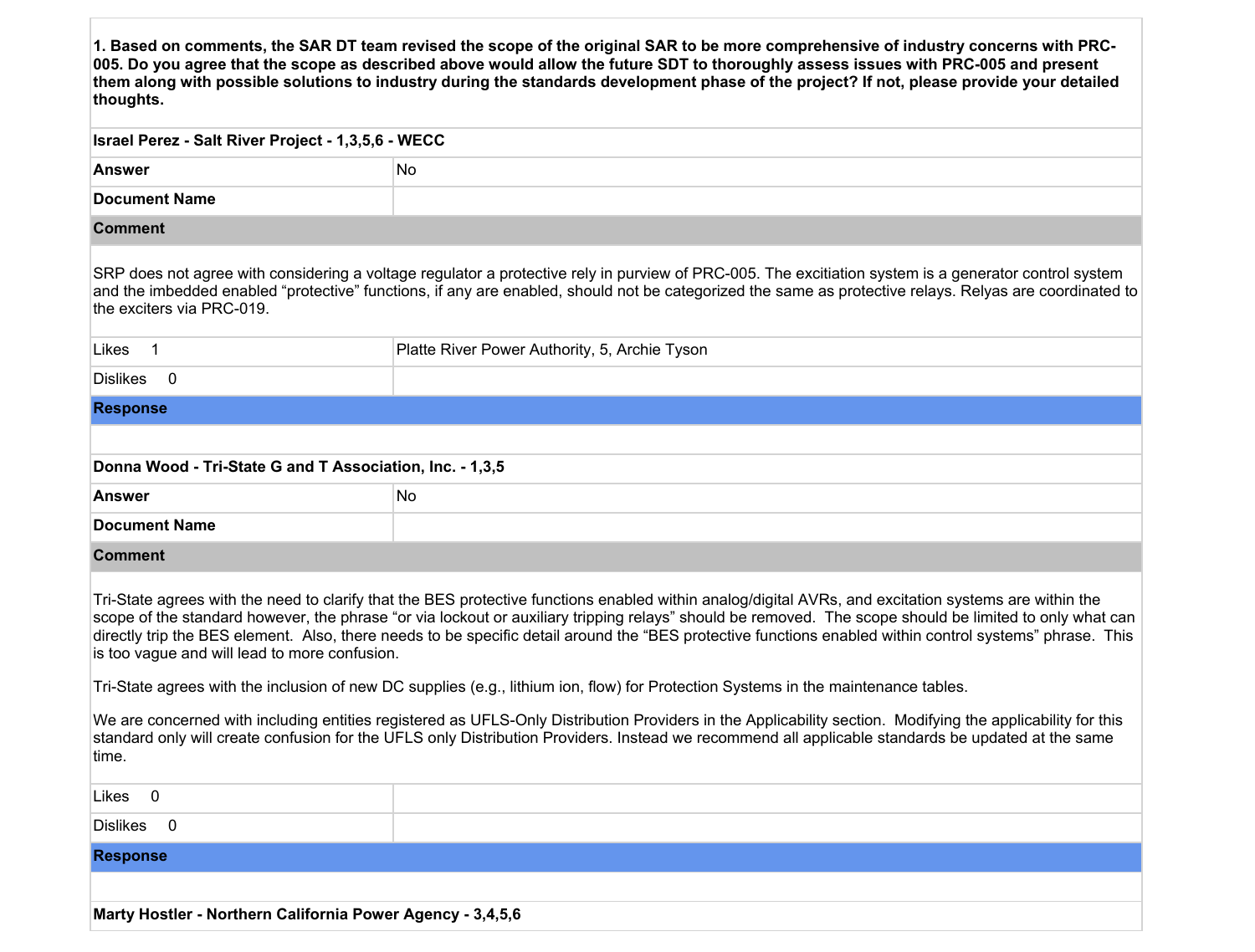| <b>Answer</b>                                                                                                                                                                                                                                                                                                                                                                                                                                                                                                                                                                                                                                                                                                                                                                                                                                                                                                                                                                                                                                                                                                                                                                                                                                                                                                                                           | No                                                                                                                                                                                                                                                                                                                                                                                                                                                                                                                                                                                                                                                                                                                                                                                                                                                                                                                                           |  |  |  |
|---------------------------------------------------------------------------------------------------------------------------------------------------------------------------------------------------------------------------------------------------------------------------------------------------------------------------------------------------------------------------------------------------------------------------------------------------------------------------------------------------------------------------------------------------------------------------------------------------------------------------------------------------------------------------------------------------------------------------------------------------------------------------------------------------------------------------------------------------------------------------------------------------------------------------------------------------------------------------------------------------------------------------------------------------------------------------------------------------------------------------------------------------------------------------------------------------------------------------------------------------------------------------------------------------------------------------------------------------------|----------------------------------------------------------------------------------------------------------------------------------------------------------------------------------------------------------------------------------------------------------------------------------------------------------------------------------------------------------------------------------------------------------------------------------------------------------------------------------------------------------------------------------------------------------------------------------------------------------------------------------------------------------------------------------------------------------------------------------------------------------------------------------------------------------------------------------------------------------------------------------------------------------------------------------------------|--|--|--|
| <b>Document Name</b>                                                                                                                                                                                                                                                                                                                                                                                                                                                                                                                                                                                                                                                                                                                                                                                                                                                                                                                                                                                                                                                                                                                                                                                                                                                                                                                                    |                                                                                                                                                                                                                                                                                                                                                                                                                                                                                                                                                                                                                                                                                                                                                                                                                                                                                                                                              |  |  |  |
| <b>Comment</b>                                                                                                                                                                                                                                                                                                                                                                                                                                                                                                                                                                                                                                                                                                                                                                                                                                                                                                                                                                                                                                                                                                                                                                                                                                                                                                                                          |                                                                                                                                                                                                                                                                                                                                                                                                                                                                                                                                                                                                                                                                                                                                                                                                                                                                                                                                              |  |  |  |
| No changes to the standard are necessary. AVRs should stay out of scope.                                                                                                                                                                                                                                                                                                                                                                                                                                                                                                                                                                                                                                                                                                                                                                                                                                                                                                                                                                                                                                                                                                                                                                                                                                                                                |                                                                                                                                                                                                                                                                                                                                                                                                                                                                                                                                                                                                                                                                                                                                                                                                                                                                                                                                              |  |  |  |
| Likes 0                                                                                                                                                                                                                                                                                                                                                                                                                                                                                                                                                                                                                                                                                                                                                                                                                                                                                                                                                                                                                                                                                                                                                                                                                                                                                                                                                 |                                                                                                                                                                                                                                                                                                                                                                                                                                                                                                                                                                                                                                                                                                                                                                                                                                                                                                                                              |  |  |  |
| Dislikes 0                                                                                                                                                                                                                                                                                                                                                                                                                                                                                                                                                                                                                                                                                                                                                                                                                                                                                                                                                                                                                                                                                                                                                                                                                                                                                                                                              |                                                                                                                                                                                                                                                                                                                                                                                                                                                                                                                                                                                                                                                                                                                                                                                                                                                                                                                                              |  |  |  |
| <b>Response</b>                                                                                                                                                                                                                                                                                                                                                                                                                                                                                                                                                                                                                                                                                                                                                                                                                                                                                                                                                                                                                                                                                                                                                                                                                                                                                                                                         |                                                                                                                                                                                                                                                                                                                                                                                                                                                                                                                                                                                                                                                                                                                                                                                                                                                                                                                                              |  |  |  |
|                                                                                                                                                                                                                                                                                                                                                                                                                                                                                                                                                                                                                                                                                                                                                                                                                                                                                                                                                                                                                                                                                                                                                                                                                                                                                                                                                         |                                                                                                                                                                                                                                                                                                                                                                                                                                                                                                                                                                                                                                                                                                                                                                                                                                                                                                                                              |  |  |  |
| Thomas Foltz - AEP - 3,5,6                                                                                                                                                                                                                                                                                                                                                                                                                                                                                                                                                                                                                                                                                                                                                                                                                                                                                                                                                                                                                                                                                                                                                                                                                                                                                                                              |                                                                                                                                                                                                                                                                                                                                                                                                                                                                                                                                                                                                                                                                                                                                                                                                                                                                                                                                              |  |  |  |
| <b>Answer</b>                                                                                                                                                                                                                                                                                                                                                                                                                                                                                                                                                                                                                                                                                                                                                                                                                                                                                                                                                                                                                                                                                                                                                                                                                                                                                                                                           | No                                                                                                                                                                                                                                                                                                                                                                                                                                                                                                                                                                                                                                                                                                                                                                                                                                                                                                                                           |  |  |  |
| <b>Document Name</b>                                                                                                                                                                                                                                                                                                                                                                                                                                                                                                                                                                                                                                                                                                                                                                                                                                                                                                                                                                                                                                                                                                                                                                                                                                                                                                                                    |                                                                                                                                                                                                                                                                                                                                                                                                                                                                                                                                                                                                                                                                                                                                                                                                                                                                                                                                              |  |  |  |
| <b>Comment</b>                                                                                                                                                                                                                                                                                                                                                                                                                                                                                                                                                                                                                                                                                                                                                                                                                                                                                                                                                                                                                                                                                                                                                                                                                                                                                                                                          |                                                                                                                                                                                                                                                                                                                                                                                                                                                                                                                                                                                                                                                                                                                                                                                                                                                                                                                                              |  |  |  |
| relates-to other standards.                                                                                                                                                                                                                                                                                                                                                                                                                                                                                                                                                                                                                                                                                                                                                                                                                                                                                                                                                                                                                                                                                                                                                                                                                                                                                                                             | direction, and path proposed in the most recent versions of this SAR, and to instead pursue the objective, scope, and direction as originally proposed in<br>the first draft of the SAR presented to industry in July 2019. While the word "other" has indeed been struck from "other control systems" in the latest<br>SAR draft, the phrase "control systems" remains and is still too broad for this standard. The initial SAR was clearly and appropriately addressing<br>protective functions within the AVRs themselves, however the most recently-revised SARs inclusion of the phrase "control systems", and the lack of<br>boundaries and specifics that phrase infers, not only expands the scope but essentially changes the intended purpose of PRC-005. Not only would the<br>inclusion change the intention and purpose of this standard, but it would also be detrimental to the synergy in which PRC-005 integrates-with and |  |  |  |
| While the "Background Information" section of the project comment forms continue to reference the efforts-of and authorship-by the North American<br>Generator Forum on the proposed SAR, it should be noted that only the very first draft of the SAR was fully authored by these subject matter experts.<br>Since then, the SAR has been rewritten by the Standard Drafting Team in a way that AEP believes deviates from both the spirit and intent of its original<br>authors, and which in turn, would fundamentally change the intended purpose of PRC-005. In fact, the NAGF in their previously submitted comments<br>state that they could "no longer support" the second re-draft of the SAR. AEP believes the original SAR suggested valid, potential improvements to<br>PRC-005, but their pursuit is being prevented by augmenting the original SAR with more expansive and undefined elements. While AEP has chosen in<br>this comment period to not provide the entirety of our concerns expressed in <i>previous</i> comment periods, those comments still stand.<br>Despite our objections to the current SAR, AEP indeed appreciates the efforts of this Standard Drafting Team, and we hope they will consider the<br>alternative approach that we have suggested, and as originally authored by the North American Generator Forum. |                                                                                                                                                                                                                                                                                                                                                                                                                                                                                                                                                                                                                                                                                                                                                                                                                                                                                                                                              |  |  |  |
| $\overline{\phantom{0}}$ 1<br>Likes                                                                                                                                                                                                                                                                                                                                                                                                                                                                                                                                                                                                                                                                                                                                                                                                                                                                                                                                                                                                                                                                                                                                                                                                                                                                                                                     | Platte River Power Authority, 5, Archie Tyson                                                                                                                                                                                                                                                                                                                                                                                                                                                                                                                                                                                                                                                                                                                                                                                                                                                                                                |  |  |  |
| Dislikes 0                                                                                                                                                                                                                                                                                                                                                                                                                                                                                                                                                                                                                                                                                                                                                                                                                                                                                                                                                                                                                                                                                                                                                                                                                                                                                                                                              |                                                                                                                                                                                                                                                                                                                                                                                                                                                                                                                                                                                                                                                                                                                                                                                                                                                                                                                                              |  |  |  |
| <b>Response</b>                                                                                                                                                                                                                                                                                                                                                                                                                                                                                                                                                                                                                                                                                                                                                                                                                                                                                                                                                                                                                                                                                                                                                                                                                                                                                                                                         |                                                                                                                                                                                                                                                                                                                                                                                                                                                                                                                                                                                                                                                                                                                                                                                                                                                                                                                                              |  |  |  |
|                                                                                                                                                                                                                                                                                                                                                                                                                                                                                                                                                                                                                                                                                                                                                                                                                                                                                                                                                                                                                                                                                                                                                                                                                                                                                                                                                         |                                                                                                                                                                                                                                                                                                                                                                                                                                                                                                                                                                                                                                                                                                                                                                                                                                                                                                                                              |  |  |  |
| Lenise Kimes - City and County of San Francisco - 1 - WECC                                                                                                                                                                                                                                                                                                                                                                                                                                                                                                                                                                                                                                                                                                                                                                                                                                                                                                                                                                                                                                                                                                                                                                                                                                                                                              |                                                                                                                                                                                                                                                                                                                                                                                                                                                                                                                                                                                                                                                                                                                                                                                                                                                                                                                                              |  |  |  |

**Answer** No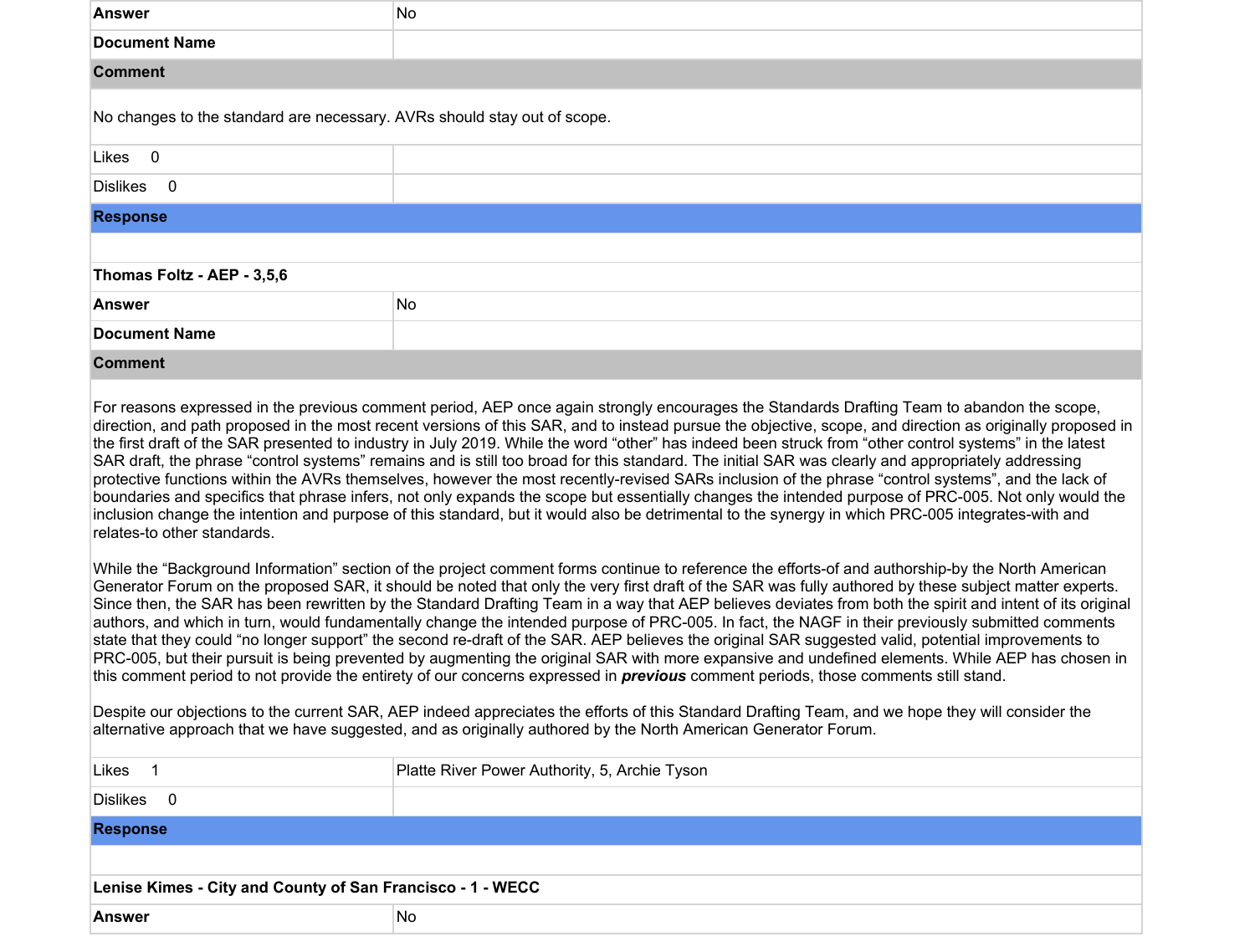| <b>Document Name</b>                                                                                        |                                                                                                                                                                                                                                                                                                                                                                                                                                                                                                                                                                                                                                                                                                                                                                                                                                                                                                                                                                                                                                                                                                                                                                                                                                                                                                                                                                                                                                                                                                                                                                                                                                                                                                                                                                                                                                                                                                                                                                                                                                                                                                                                                                                                                                                                                                                                                                               |
|-------------------------------------------------------------------------------------------------------------|-------------------------------------------------------------------------------------------------------------------------------------------------------------------------------------------------------------------------------------------------------------------------------------------------------------------------------------------------------------------------------------------------------------------------------------------------------------------------------------------------------------------------------------------------------------------------------------------------------------------------------------------------------------------------------------------------------------------------------------------------------------------------------------------------------------------------------------------------------------------------------------------------------------------------------------------------------------------------------------------------------------------------------------------------------------------------------------------------------------------------------------------------------------------------------------------------------------------------------------------------------------------------------------------------------------------------------------------------------------------------------------------------------------------------------------------------------------------------------------------------------------------------------------------------------------------------------------------------------------------------------------------------------------------------------------------------------------------------------------------------------------------------------------------------------------------------------------------------------------------------------------------------------------------------------------------------------------------------------------------------------------------------------------------------------------------------------------------------------------------------------------------------------------------------------------------------------------------------------------------------------------------------------------------------------------------------------------------------------------------------------|
| <b>Comment</b>                                                                                              |                                                                                                                                                                                                                                                                                                                                                                                                                                                                                                                                                                                                                                                                                                                                                                                                                                                                                                                                                                                                                                                                                                                                                                                                                                                                                                                                                                                                                                                                                                                                                                                                                                                                                                                                                                                                                                                                                                                                                                                                                                                                                                                                                                                                                                                                                                                                                                               |
| situation and the minimum maintenance required for these devices.                                           | The introduction and installation of digital excitation systems (e.g. Emerson's Ovation Excitation System) that integrate excitation controller, automatic<br>voltage regulation, power system stabilizer, sensors and protection functions with various multi-function modules and software are quickly blurring the<br>line between control and protection. Many of these newer systems are completely run by software. They lack the conventional paradigm of a standalone<br>excitation system equipped with an AVR/PSS, voltage and current sensors, and separate protective relays. How do you practically separate the<br>protection functions from the control function when they share the same CPU and software? Minimum maintenance requirements for these<br>microprocessor-controlled hybrid systems and software needs to be specifically addressed. The Supplementary and FAQ need to provide<br>recommendations for how these systems can be efficiently verified and tested to meet reliability standards.<br>Additionally, the current version of PRC-005-6 is silent when it comes to addressing the increasing penetration of Distributed Energy Resources<br>(renewables) and their effect on the BES. Most concerning is the lack of specific maintenance information with regards to inverter-based frequency<br>support functions and large battery storage systems—both of which can help or hinder the BES during an event. States such as California are<br>mandating the joining of flow type batteries with renewables to supplement energy demand as the sun goes down or to potentially help stabilize the grid.<br>Islanding of these Utility Scale projects makes the grid less resilient and hence less reliable. Minimum maintenance activities for Utility Scale Solar and<br>Wind projects' protection systems need to be addressed before these type projects make larger penetration of the grid. Additionally, Utility Scale<br>renewable projects are being paired with large scale flow type battery storage systems. The current PRC-005-6 completely ignores this huge stored<br>energy reservoir and the minimum maintenance required to keep this storage system reliable.<br>Finally, Solar and storage battery inverters can positively or negatively affect the frequency of the BES. PRC-005-6 does not address this unique |
| Likes 0                                                                                                     |                                                                                                                                                                                                                                                                                                                                                                                                                                                                                                                                                                                                                                                                                                                                                                                                                                                                                                                                                                                                                                                                                                                                                                                                                                                                                                                                                                                                                                                                                                                                                                                                                                                                                                                                                                                                                                                                                                                                                                                                                                                                                                                                                                                                                                                                                                                                                                               |
| <b>Dislikes</b><br>$\overline{0}$                                                                           |                                                                                                                                                                                                                                                                                                                                                                                                                                                                                                                                                                                                                                                                                                                                                                                                                                                                                                                                                                                                                                                                                                                                                                                                                                                                                                                                                                                                                                                                                                                                                                                                                                                                                                                                                                                                                                                                                                                                                                                                                                                                                                                                                                                                                                                                                                                                                                               |
| <b>Response</b>                                                                                             |                                                                                                                                                                                                                                                                                                                                                                                                                                                                                                                                                                                                                                                                                                                                                                                                                                                                                                                                                                                                                                                                                                                                                                                                                                                                                                                                                                                                                                                                                                                                                                                                                                                                                                                                                                                                                                                                                                                                                                                                                                                                                                                                                                                                                                                                                                                                                                               |
| Daniela Atanasovski - APS - Arizona Public Service Co. - 1,3,5,6<br><b>Answer</b>                           | No                                                                                                                                                                                                                                                                                                                                                                                                                                                                                                                                                                                                                                                                                                                                                                                                                                                                                                                                                                                                                                                                                                                                                                                                                                                                                                                                                                                                                                                                                                                                                                                                                                                                                                                                                                                                                                                                                                                                                                                                                                                                                                                                                                                                                                                                                                                                                                            |
| <b>Document Name</b>                                                                                        |                                                                                                                                                                                                                                                                                                                                                                                                                                                                                                                                                                                                                                                                                                                                                                                                                                                                                                                                                                                                                                                                                                                                                                                                                                                                                                                                                                                                                                                                                                                                                                                                                                                                                                                                                                                                                                                                                                                                                                                                                                                                                                                                                                                                                                                                                                                                                                               |
| <b>Comment</b>                                                                                              |                                                                                                                                                                                                                                                                                                                                                                                                                                                                                                                                                                                                                                                                                                                                                                                                                                                                                                                                                                                                                                                                                                                                                                                                                                                                                                                                                                                                                                                                                                                                                                                                                                                                                                                                                                                                                                                                                                                                                                                                                                                                                                                                                                                                                                                                                                                                                                               |
| recommendations to further clarify the intent:<br>٠<br>٠<br>typically found in generator protection relays. | AZPS appreciates the SDT's consideration of its comments to previous versions of the SAR.<br>AZPS recognizes that the SDT's proposed changes create more certainty regarding the scope of the SAR. AZPS provides the following<br>The term "control system" is too broad and should be limited to specific systems.<br>The term "BES electrical quantities" should be defined as or limited to generator/line or neutral voltage and generator/line or neutral current.<br>The term "BES protective function" as applied to these other control systems should be limited to those ANSI defined protective functions                                                                                                                                                                                                                                                                                                                                                                                                                                                                                                                                                                                                                                                                                                                                                                                                                                                                                                                                                                                                                                                                                                                                                                                                                                                                                                                                                                                                                                                                                                                                                                                                                                                                                                                                                          |

Additionally, AZPS requests that further clarification be added to the "Industry Need" section of the SAR to further explain the BES reliability benefit of the SAR. Additionally, because the SAR proposes to bring secondary or tertiary protection into scope, it may have the unintended consequence of encouraging entities to disable these functions, negatively impacting overall reliability.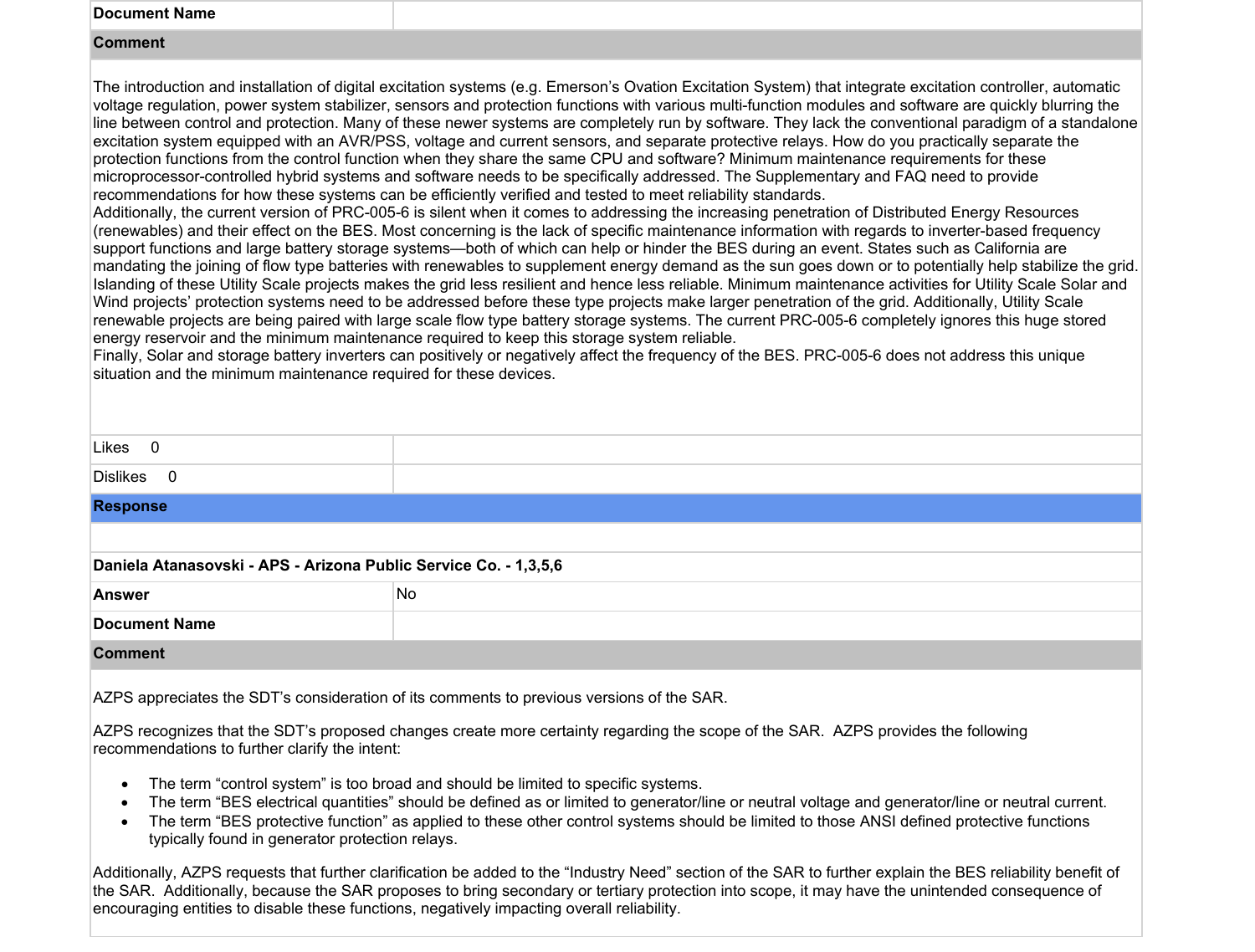| 0<br>Likes                                                                                                                                                                                                                                                                                                                                                                                                                                        |                                                                                                                                                                                                                                                                                                                                                                                                                                                                                                                                                                                                                                                                                                                                                                                                                                                                                                                                                                                                                                                                                                                                                                                                                                                                                                                                                                                                                                                                                                                                                                                                                                                                                                                |  |
|---------------------------------------------------------------------------------------------------------------------------------------------------------------------------------------------------------------------------------------------------------------------------------------------------------------------------------------------------------------------------------------------------------------------------------------------------|----------------------------------------------------------------------------------------------------------------------------------------------------------------------------------------------------------------------------------------------------------------------------------------------------------------------------------------------------------------------------------------------------------------------------------------------------------------------------------------------------------------------------------------------------------------------------------------------------------------------------------------------------------------------------------------------------------------------------------------------------------------------------------------------------------------------------------------------------------------------------------------------------------------------------------------------------------------------------------------------------------------------------------------------------------------------------------------------------------------------------------------------------------------------------------------------------------------------------------------------------------------------------------------------------------------------------------------------------------------------------------------------------------------------------------------------------------------------------------------------------------------------------------------------------------------------------------------------------------------------------------------------------------------------------------------------------------------|--|
| <b>Dislikes</b><br>$\mathbf{0}$                                                                                                                                                                                                                                                                                                                                                                                                                   |                                                                                                                                                                                                                                                                                                                                                                                                                                                                                                                                                                                                                                                                                                                                                                                                                                                                                                                                                                                                                                                                                                                                                                                                                                                                                                                                                                                                                                                                                                                                                                                                                                                                                                                |  |
| <b>Response</b>                                                                                                                                                                                                                                                                                                                                                                                                                                   |                                                                                                                                                                                                                                                                                                                                                                                                                                                                                                                                                                                                                                                                                                                                                                                                                                                                                                                                                                                                                                                                                                                                                                                                                                                                                                                                                                                                                                                                                                                                                                                                                                                                                                                |  |
|                                                                                                                                                                                                                                                                                                                                                                                                                                                   |                                                                                                                                                                                                                                                                                                                                                                                                                                                                                                                                                                                                                                                                                                                                                                                                                                                                                                                                                                                                                                                                                                                                                                                                                                                                                                                                                                                                                                                                                                                                                                                                                                                                                                                |  |
|                                                                                                                                                                                                                                                                                                                                                                                                                                                   | Wayne Sipperly - Nort American Generator Forum - 5 - MRO, WECC, Texas RE, NPCC, SERC, RF                                                                                                                                                                                                                                                                                                                                                                                                                                                                                                                                                                                                                                                                                                                                                                                                                                                                                                                                                                                                                                                                                                                                                                                                                                                                                                                                                                                                                                                                                                                                                                                                                       |  |
| <b>Answer</b>                                                                                                                                                                                                                                                                                                                                                                                                                                     | <b>No</b>                                                                                                                                                                                                                                                                                                                                                                                                                                                                                                                                                                                                                                                                                                                                                                                                                                                                                                                                                                                                                                                                                                                                                                                                                                                                                                                                                                                                                                                                                                                                                                                                                                                                                                      |  |
| <b>Document Name</b>                                                                                                                                                                                                                                                                                                                                                                                                                              |                                                                                                                                                                                                                                                                                                                                                                                                                                                                                                                                                                                                                                                                                                                                                                                                                                                                                                                                                                                                                                                                                                                                                                                                                                                                                                                                                                                                                                                                                                                                                                                                                                                                                                                |  |
| <b>Comment</b>                                                                                                                                                                                                                                                                                                                                                                                                                                    |                                                                                                                                                                                                                                                                                                                                                                                                                                                                                                                                                                                                                                                                                                                                                                                                                                                                                                                                                                                                                                                                                                                                                                                                                                                                                                                                                                                                                                                                                                                                                                                                                                                                                                                |  |
| that are specified in Table 1 for microprocessor based relays.<br>$\overline{\mathbf{0}}$<br>Likes                                                                                                                                                                                                                                                                                                                                                | One area of concern in the proposed SAR is the inclusion of this phrase in various portions of the SAR: ", and BES protective functions enabled<br>within control systems". The use of this open ended, non control system specific, additional scope item creates more confusion than existed with the<br>original NAGF request for clarification on synchronous machine excitation control systems. If there are other specific types of control systems at<br>generating facilities that are meant to be the target of this broad statement, they need to be identified. There exist many other independent closed loop<br>feedback control systems within electric generating facilities. Being familiar with the protective relaying systems at these facilities, we are not aware of<br>any of the other control systems [providing protective functions base on the BES electrical quantities of voltage and current] which use the "PRC-005<br>protection system dc control circuitry" to trip the unit. With none existing, the inclusion of the offending phrase is both confusing and unnecessary.<br>The modification of the maintenance tables, with respect to the excitation control system protective functions, should be limited to the same activities<br>Rather than invoking the ANSI Standard Device numbers to address protective functions responding to electrical quantities, recommend to leave the<br>scoped functions as they currently are defined. Many discrete or multifunction microprocessor relays are already clearly known to be included in the<br>scope of PRC-005 without the use of the ANSI device numbering, and therefore the additional detail is not necessary. |  |
| <b>Dislikes</b><br>$\mathbf{0}$                                                                                                                                                                                                                                                                                                                                                                                                                   |                                                                                                                                                                                                                                                                                                                                                                                                                                                                                                                                                                                                                                                                                                                                                                                                                                                                                                                                                                                                                                                                                                                                                                                                                                                                                                                                                                                                                                                                                                                                                                                                                                                                                                                |  |
| <b>Response</b>                                                                                                                                                                                                                                                                                                                                                                                                                                   |                                                                                                                                                                                                                                                                                                                                                                                                                                                                                                                                                                                                                                                                                                                                                                                                                                                                                                                                                                                                                                                                                                                                                                                                                                                                                                                                                                                                                                                                                                                                                                                                                                                                                                                |  |
| Joe McClung - JEA - 1,3,5                                                                                                                                                                                                                                                                                                                                                                                                                         |                                                                                                                                                                                                                                                                                                                                                                                                                                                                                                                                                                                                                                                                                                                                                                                                                                                                                                                                                                                                                                                                                                                                                                                                                                                                                                                                                                                                                                                                                                                                                                                                                                                                                                                |  |
| <b>Answer</b>                                                                                                                                                                                                                                                                                                                                                                                                                                     | No                                                                                                                                                                                                                                                                                                                                                                                                                                                                                                                                                                                                                                                                                                                                                                                                                                                                                                                                                                                                                                                                                                                                                                                                                                                                                                                                                                                                                                                                                                                                                                                                                                                                                                             |  |
| <b>Document Name</b>                                                                                                                                                                                                                                                                                                                                                                                                                              |                                                                                                                                                                                                                                                                                                                                                                                                                                                                                                                                                                                                                                                                                                                                                                                                                                                                                                                                                                                                                                                                                                                                                                                                                                                                                                                                                                                                                                                                                                                                                                                                                                                                                                                |  |
| <b>Comment</b>                                                                                                                                                                                                                                                                                                                                                                                                                                    |                                                                                                                                                                                                                                                                                                                                                                                                                                                                                                                                                                                                                                                                                                                                                                                                                                                                                                                                                                                                                                                                                                                                                                                                                                                                                                                                                                                                                                                                                                                                                                                                                                                                                                                |  |
| These comments have been approved by LPPC and APPA. At this time the SAR includes the potential of "developing new terms and/or revising<br>existing terms in the NERC Glossary of Terms". Within the SAR it does not clearly discuss why such a substantial change would be necessary. The<br>SAR DT has in the past commented that the inclusion of the AVR protection functions was already determined in 2016. The purpose of this SAR was to |                                                                                                                                                                                                                                                                                                                                                                                                                                                                                                                                                                                                                                                                                                                                                                                                                                                                                                                                                                                                                                                                                                                                                                                                                                                                                                                                                                                                                                                                                                                                                                                                                                                                                                                |  |

provide clarity within PRC-005 that these protective functions embedded within AVR and similar type systems be included. A change to the NERC Glossary definition of Protection System would potentially have unintended and unnecessary impact to other NERC standards and supporting documents that would be outside the scope of this SAR. The intent of this SAR can be accomplished without the significant impacts of a

definition change.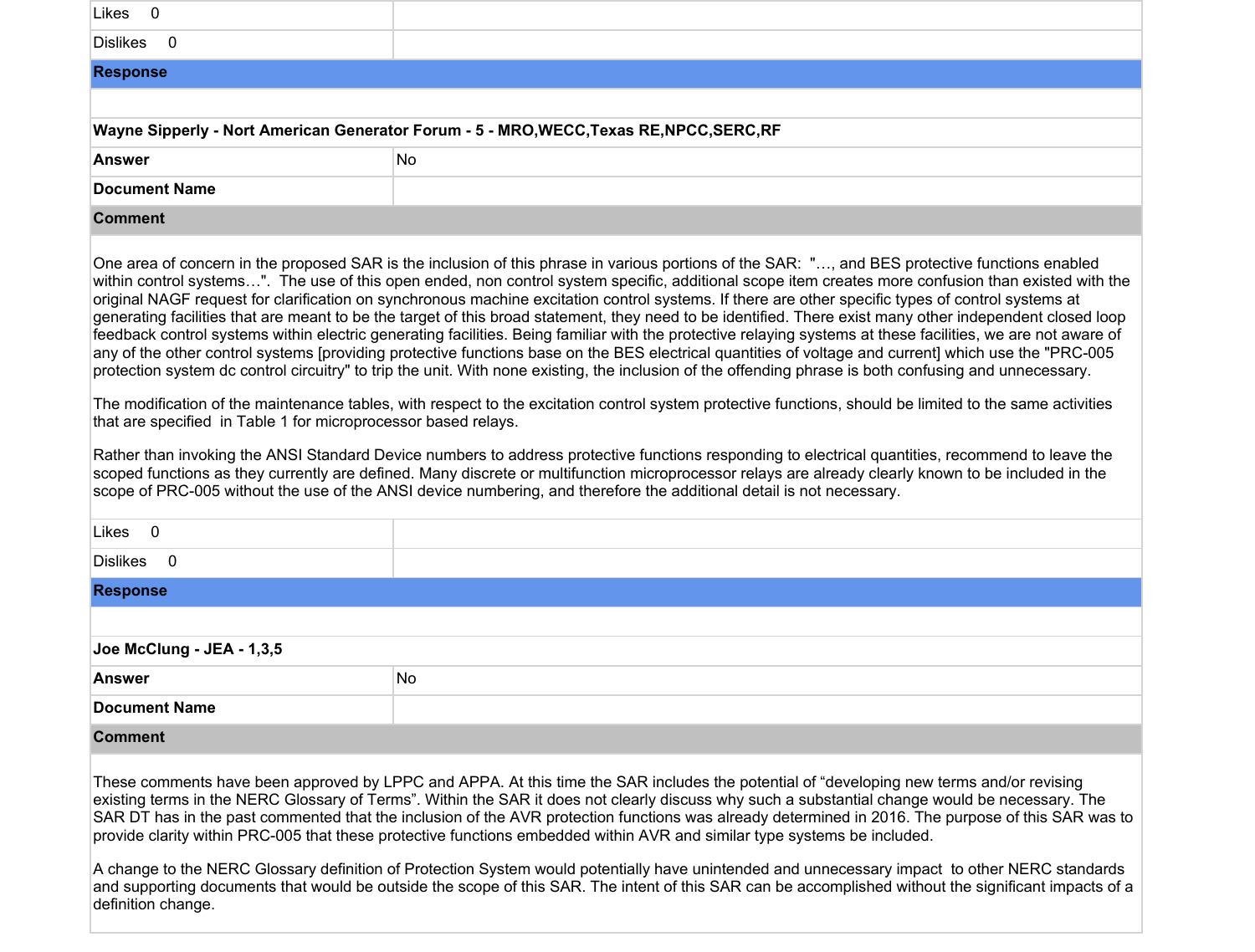We would like the SAR DT to be able to accomplish the intent of the SAR by modifications to the applicability section of PRC-005 as well as additional clarification within the Supplementary Reference document to PRC-005. The changes within the applicability section should be able to clearly identify what sort of protective functions are included (for example an AVR that is able to trip a BES generator offline) and what is not (an inverter which is tripping offline a non-BES generator which is part of a dispersed power producing resource), similar to how the Automatic Reclosing was added to section 4.2.7. We do not foresee being able to support any "developing new terms and/or revising existing terms in the NERC Glossary of Terms" to accomplish the goals of the SAR.

| Likes                                                          | Tacoma Public Utilities (Tacoma, WA), 1,3,4,5,6, Wike Jennie |  |
|----------------------------------------------------------------|--------------------------------------------------------------|--|
| <b>Dislikes</b><br>$\overline{0}$                              |                                                              |  |
| <b>Response</b>                                                |                                                              |  |
|                                                                |                                                              |  |
| Kendra Buesgens - MRO - 1,2,3,4,5,6 - MRO, Group Name MRO NSRF |                                                              |  |
| <b>Answer</b>                                                  | No                                                           |  |
| <b>Document Name</b>                                           |                                                              |  |
| <b>Comment</b>                                                 |                                                              |  |

Most of the revisions to the SAR are acceptable and do provide direction and clarity for a SDT to use. The specification to address the protection functions performed within analog and digital excitation control systems that use BES electrical quantities (voltage and current) to decide when to trip BES elements directly or via lockout/auxiliary tripping relays precisely addresses the 2016 Xcel concern and the 2019 NAGF concerns prompting this SAR. Addressing new dc supply technologies not currently addressed in PRC-005 will, indeed, close an open gap in the scope of the DC Supply section of the standard. The inclusion of the sentence "The individual generators identified through inclusion I4 of the BES definition are to remain outside the scope of the project." into the Project Scope section is appreciated and necessary.

One area of concern in the proposed SAR is the inclusion of the phrase, "…, and BES protective functions enabled within control systems…", in various portions of the SAR. The use of this open-ended, non-control system-specific, additional scope item creates more confusion than existed with the original request for clarification on synchronous machine excitation control systems. If there are other specific types of control systems at generating facilities that are meant to be the target of this broad statement, they need to be identified, as was the system of the original request. There exist many other independent closed-loop feedback control systems within electric generating facilities. Being familiar with the protective relaying systems at these facilities, we are not aware of any of the other control systems [providing protective functions based on the BES electrical quantities of voltage and current] which use the "PRC-005 protection system dc control circuitry" to trip the unit. With none existing, the inclusion of the offending phrase is both confusing and unnecessary. The removal of this phrase from the SAR will make it more palatable for approval. The initial purpose of this SAR was merely to clarify the applicability of PRC-005 to the protective functions within an Automatic Voltage Regulator (AVR) and provide the prescribed maintenance activities. Thus, the scope of this SAR should be limited to minor modifications of the original wording of: "Revise PRC-005-6 to clearly define the applicability of Protection Systems associated with analog or digital AVR protective functions, excitation systems that respond to measured BES electrical quantities and trip BES elements either directory or via lockout, or auxiliary tripping relays,. In addition, revise the PRC-005-6 Supplementary Reference and FAQ to provide additional guidance related to AVR protective functions and acceptable methods of testing to meet PRC-005 required maintenance activities". The NSRF recommends removing all wording, including "control systems", that is not critical to the objective of the original SAR. We believe this will avoid industry confusion and the possible defeat of the NERC standard revision.

The modification of the maintenance tables, with respect to the excitation control system protective functions, should be limited to the same activities that are specified in Table 1 for microprocessor-based relays.

Rather than incorporating the ANSI Standard Device numbers into the Standard language to address protective functions responding to electrical quantities, we feel it would be best to leave the scoped functions as they currently are identified. Many discrete or multifunction microprocessor relays are already clearly known to be included in the scope of PRC-005 without the use of the ANSI device numbering, and that additional detail is not necessary in the PRC-005 Standard. If the ANSI Standard Device numbers were modified or expanded for future technology, this could create conflict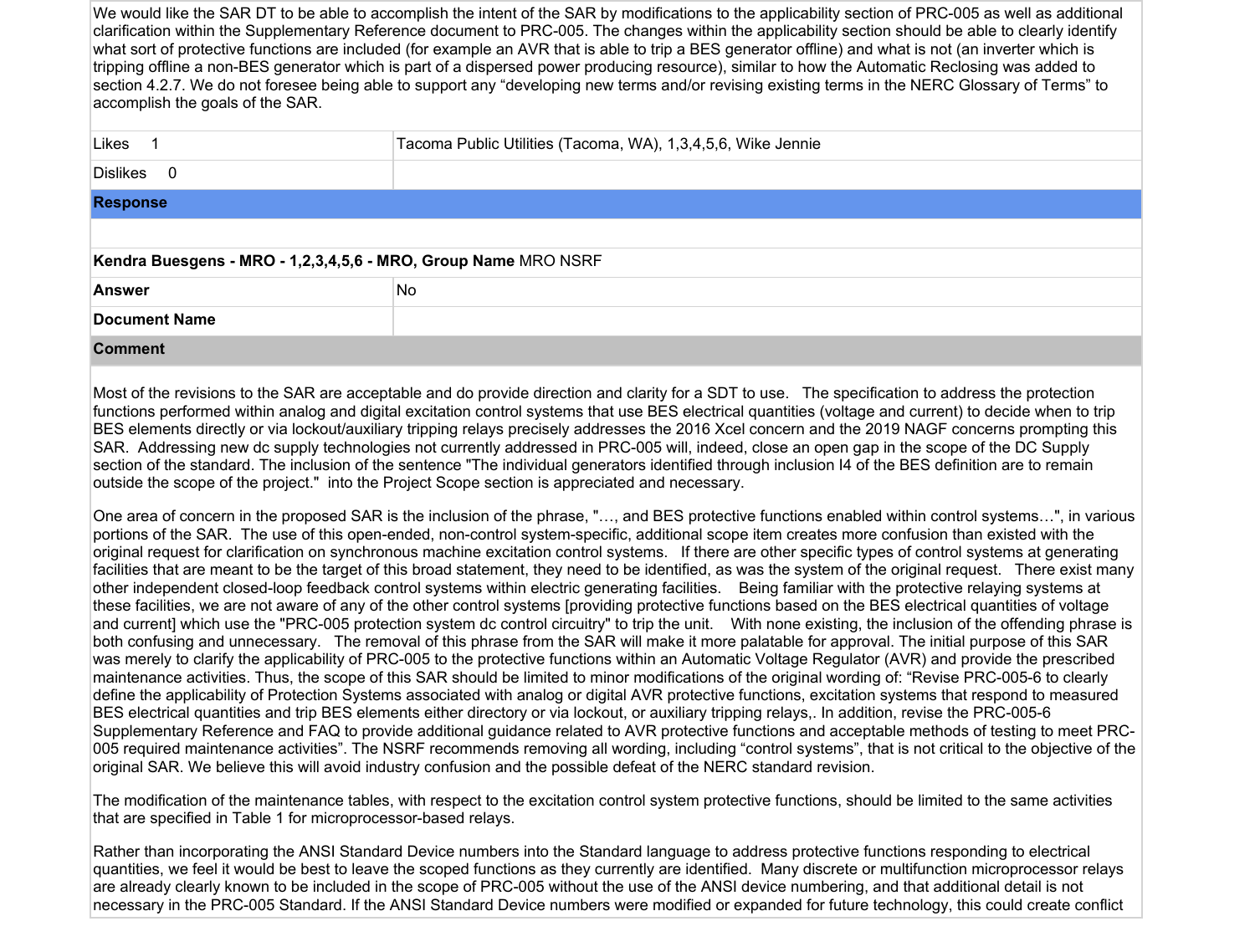with the PRC-005 language. We encourage the Drafting Team to include the ANSI Standard Device numbers in a technical guideline or reference document.

Changes to the Definition of Protection System should not be expanded to include the protective functions of excitation or other control systems. A change to the NERC Glossary definition of Protection System could have an unintended or unnecessary impact to other NERC standards and support documents that would be outside of the scope of this SAR. Applicability should be explicitly clarified within the PRC-005 standard, with consistent supporting guidance in the Supplementary Reference and FAQ document.

Additionally, since power plant analog/digital AVRs, excitation systems, and BES protective functions enabled within control systems were not designed to be made redundant and cannot be retrofitted reasonably, they should be specifically excluded from TPL-001-5 Footnote 13 to avoid future confusion and unnecessary disputes. We propose adding the language, "**For purposes of this standard, BES protective functions enabled within analog/digital AVRs, excitation systems, and BES protective functions enabled within control systems are specifically excluded from TPL-001-5 Footnote 13 Protection Systems applicability, meaning these systems are not required to be redundant**" after the first paragraph in the Project Scope narrative**.** We also suggest addition of a modification of TPL-001-5 Footnote 13 to this project, to ensure exclusion from any redundancy requirements.

| $\mathbf 0$<br>Likes                                                             |                                                                                                |  |
|----------------------------------------------------------------------------------|------------------------------------------------------------------------------------------------|--|
| <b>Dislikes</b><br>$\overline{0}$                                                |                                                                                                |  |
| <b>Response</b>                                                                  |                                                                                                |  |
|                                                                                  |                                                                                                |  |
|                                                                                  | Jennie Wike - Tacoma Public Utilities (Tacoma, WA) - 1,3,4,5,6 - WECC, Group Name Tacoma Power |  |
| <b>Answer</b>                                                                    | No                                                                                             |  |
| <b>Document Name</b>                                                             |                                                                                                |  |
| <b>Comment</b>                                                                   |                                                                                                |  |
| Tacoma Power supports the comments submitted by LPPC and APPA.                   |                                                                                                |  |
| Likes 0                                                                          |                                                                                                |  |
| <b>Dislikes</b><br>$\overline{0}$                                                |                                                                                                |  |
| <b>Response</b>                                                                  |                                                                                                |  |
|                                                                                  |                                                                                                |  |
| Jamie Monette - Allete - Minnesota Power, Inc. - 1                               |                                                                                                |  |
| <b>Answer</b>                                                                    | No                                                                                             |  |
| <b>Document Name</b>                                                             |                                                                                                |  |
| <b>Comment</b>                                                                   |                                                                                                |  |
| Minnesota Power agrees with MRO's NERC Standards Review Forum's (NSRF) comments. |                                                                                                |  |
| $\overline{0}$<br>Likes                                                          |                                                                                                |  |
| $\overline{0}$<br><b>Dislikes</b>                                                |                                                                                                |  |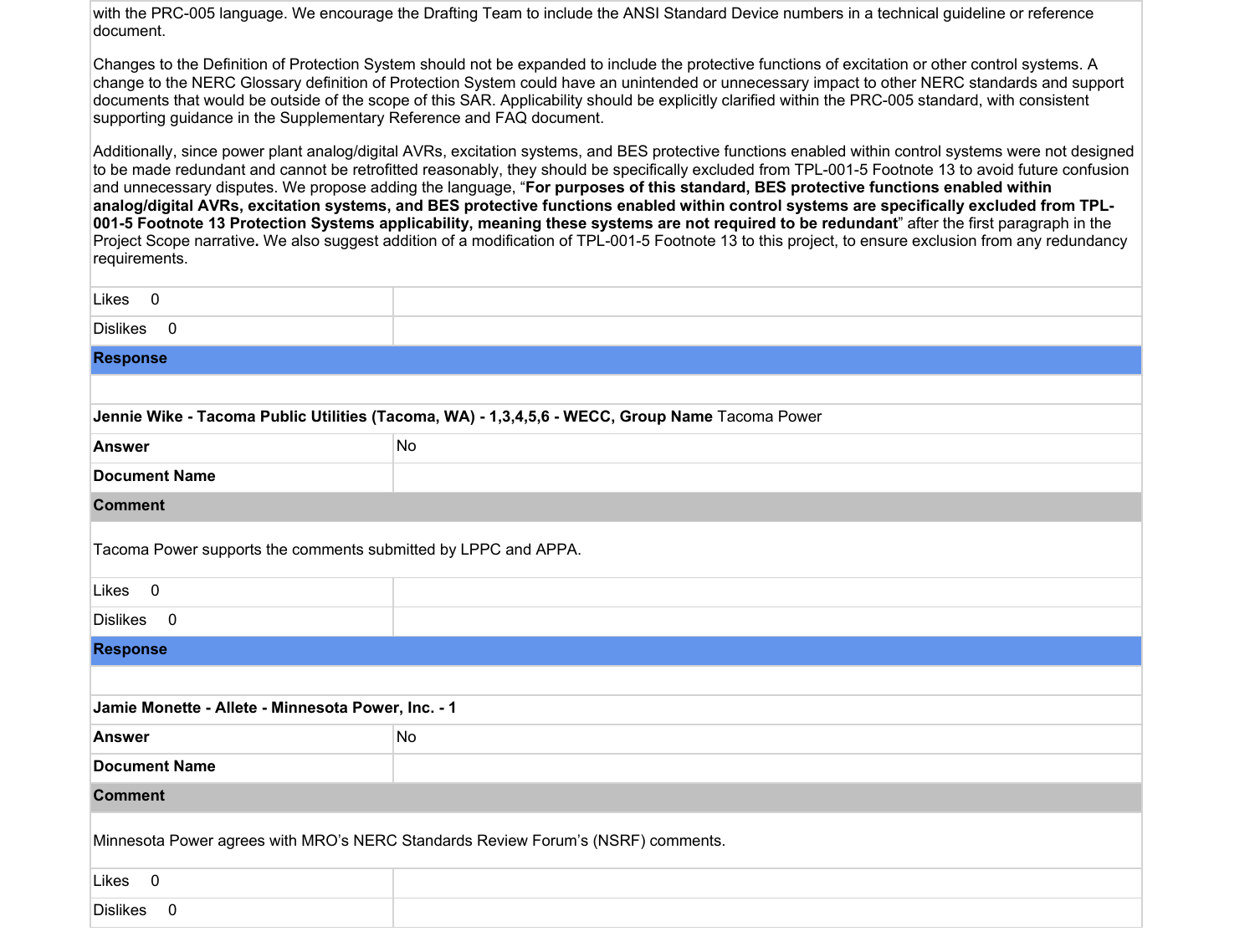| <b>Response</b>                                                                                                                                                                                                                                                                                                                                                                                                                                                              |                                                                                  |  |
|------------------------------------------------------------------------------------------------------------------------------------------------------------------------------------------------------------------------------------------------------------------------------------------------------------------------------------------------------------------------------------------------------------------------------------------------------------------------------|----------------------------------------------------------------------------------|--|
|                                                                                                                                                                                                                                                                                                                                                                                                                                                                              |                                                                                  |  |
|                                                                                                                                                                                                                                                                                                                                                                                                                                                                              | Sing Tay - OGE Energy - Oklahoma Gas and Electric Co. - 1,3,5,6, Group Name OKGE |  |
| <b>Answer</b>                                                                                                                                                                                                                                                                                                                                                                                                                                                                | <b>No</b>                                                                        |  |
| <b>Document Name</b>                                                                                                                                                                                                                                                                                                                                                                                                                                                         |                                                                                  |  |
| <b>Comment</b>                                                                                                                                                                                                                                                                                                                                                                                                                                                               |                                                                                  |  |
| Oklahoma Gas & Electric supports MRO NSRF's comments.                                                                                                                                                                                                                                                                                                                                                                                                                        |                                                                                  |  |
| Likes 0                                                                                                                                                                                                                                                                                                                                                                                                                                                                      |                                                                                  |  |
| <b>Dislikes</b><br>$\overline{\phantom{0}}$                                                                                                                                                                                                                                                                                                                                                                                                                                  |                                                                                  |  |
| <b>Response</b>                                                                                                                                                                                                                                                                                                                                                                                                                                                              |                                                                                  |  |
|                                                                                                                                                                                                                                                                                                                                                                                                                                                                              |                                                                                  |  |
| Sean Bodkin - Dominion - Dominion Resources, Inc. - 3,5,6, Group Name Dominion                                                                                                                                                                                                                                                                                                                                                                                               |                                                                                  |  |
| <b>Answer</b>                                                                                                                                                                                                                                                                                                                                                                                                                                                                | No                                                                               |  |
| <b>Document Name</b>                                                                                                                                                                                                                                                                                                                                                                                                                                                         |                                                                                  |  |
| <b>Comment</b>                                                                                                                                                                                                                                                                                                                                                                                                                                                               |                                                                                  |  |
| The SAR does not appear to identify a clear existing gap in reliability being addressed. DC based technologies, as stated in the SAR, are emerging and<br>addressing them in a revised Relaibility Standard is premature. The clarity being sought on protection systems in excitation systems seems to be a very<br>narrow issue that a standard revision is not necessary to address and could potentially conflict with exiting testing of voltage regulators in PRC-019. |                                                                                  |  |
| $\overline{\mathbf{0}}$<br>Likes                                                                                                                                                                                                                                                                                                                                                                                                                                             |                                                                                  |  |
| <b>Dislikes</b><br>- 0                                                                                                                                                                                                                                                                                                                                                                                                                                                       |                                                                                  |  |
| <b>Response</b>                                                                                                                                                                                                                                                                                                                                                                                                                                                              |                                                                                  |  |
|                                                                                                                                                                                                                                                                                                                                                                                                                                                                              |                                                                                  |  |
| Kim Thomas - Duke Energy - 1,3,5,6 - SERC, RF, Group Name Duke Energy                                                                                                                                                                                                                                                                                                                                                                                                        |                                                                                  |  |
| <b>Answer</b>                                                                                                                                                                                                                                                                                                                                                                                                                                                                | No                                                                               |  |
| <b>Document Name</b>                                                                                                                                                                                                                                                                                                                                                                                                                                                         |                                                                                  |  |
| <b>Comment</b>                                                                                                                                                                                                                                                                                                                                                                                                                                                               |                                                                                  |  |
| <b>Scope Response:</b>                                                                                                                                                                                                                                                                                                                                                                                                                                                       |                                                                                  |  |
| Duke Energy supports the clarification of BES protective functions within the NERC Glossary of Terms.                                                                                                                                                                                                                                                                                                                                                                        |                                                                                  |  |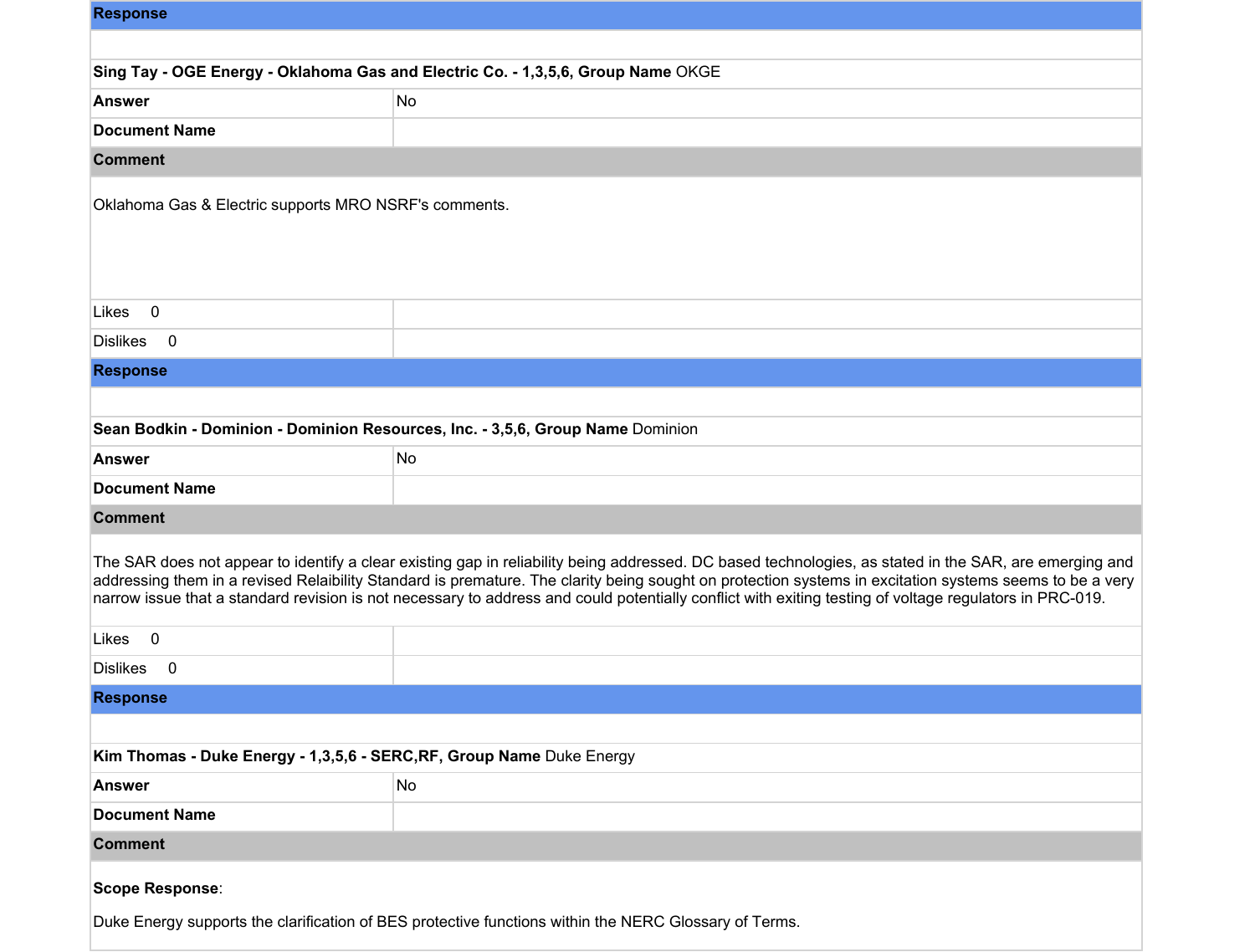### **Potential Standard Impacts Response**:

Per NERC request, the following NERC Reliability Standards may be impacted by this project:

PRC-004 - Need to be monitored for inclusion in the misoperation determination process and reported as part of MIDAS?

PRC-12/17 - Include as part of RAS and test as such as both PRC-005 and overall function test of RAS?

PRC-019 - Do all studies need to be redone to include these protective functions?

PRC-024 - Are these protective functions considered part of the voltage and frequency relays if transition to using IEEE function numbers or do they fall under control systems protective functions whereby all studies need to be redone upon classification as relay?

PRC-025 - Will these protection functions be considered valid as load responsive relays which must meet Attachment 1 of PRC-025? Additionally, do all studies need to be redone upon classification as a relay?

PRC-026 - Will these protective function relays be a part of Transmission's Planning Assessment where relay tripping occurs due to stable or unstable power swings? Additionally, will Generation need to monitor them for inclusion under R2 2.2 and be required to evaluate them to meet the criteria of Attachment B?

PRC-027 - Will these protective functions be required to be coordinated under PRC-027?

#### **Estimated Costs Response**:

Per NERC request, Duke Energy Total Maintenance Technician Costs is estimated as \$730,800. A detailed estimate can be provided upon request.

| Likes 0                                                                        |    |  |
|--------------------------------------------------------------------------------|----|--|
| Dislikes 0                                                                     |    |  |
| <b>Response</b>                                                                |    |  |
|                                                                                |    |  |
| Jack Cashin - American Public Power Association - 4                            |    |  |
| <b>Answer</b>                                                                  | No |  |
| <b>Document Name</b>                                                           |    |  |
| <b>Comment</b>                                                                 |    |  |
| APPA and its membership concurs with the comments filed by Joe McClung of JEA. |    |  |
| Likes 0                                                                        |    |  |
| Dislikes 0                                                                     |    |  |
| <b>Response</b>                                                                |    |  |
|                                                                                |    |  |
| Alan Kloster - Evergy - 1,3,5,6 - MRO                                          |    |  |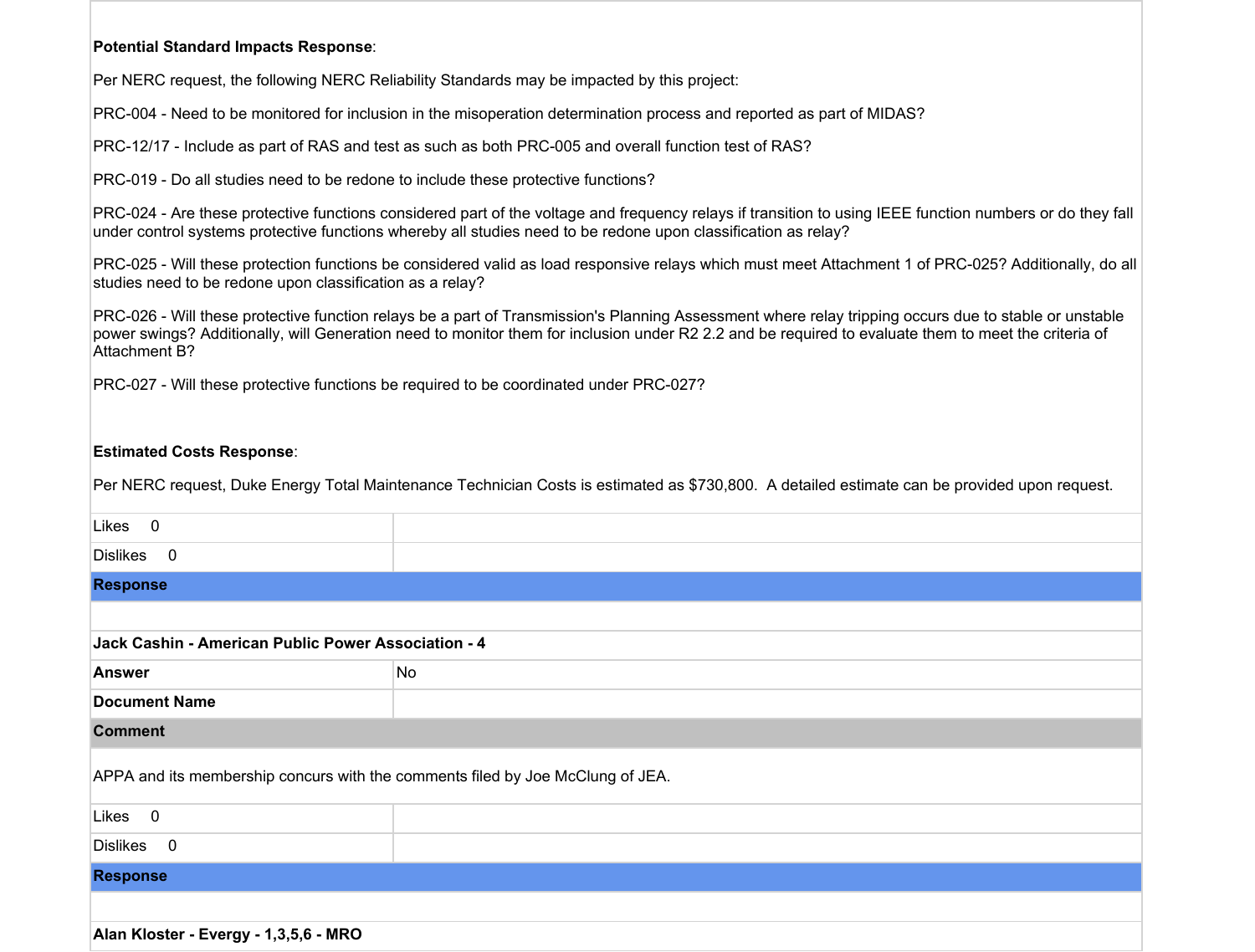| <b>Answer</b>          | No                                                                                                                                                                                                                                                                                                                                                                                                                                                                              |
|------------------------|---------------------------------------------------------------------------------------------------------------------------------------------------------------------------------------------------------------------------------------------------------------------------------------------------------------------------------------------------------------------------------------------------------------------------------------------------------------------------------|
| <b>Document Name</b>   |                                                                                                                                                                                                                                                                                                                                                                                                                                                                                 |
| <b>Comment</b>         |                                                                                                                                                                                                                                                                                                                                                                                                                                                                                 |
| revised SAR.           | Evergy endorses the comments provided by the Edison Electric Institute, however, is voting no due to inclusion of control systems without definition,<br>potential conflicts with existing standards, lack of definition around maintenance activities specific to electrical components that do not provide protective<br>functions and overall lack of understanding for the technical basis to broadly expand the scope and potential regulation encompassed in the proposed |
| Likes<br>- 0           |                                                                                                                                                                                                                                                                                                                                                                                                                                                                                 |
| <b>Dislikes</b><br>- 0 |                                                                                                                                                                                                                                                                                                                                                                                                                                                                                 |
| <b>Response</b>        |                                                                                                                                                                                                                                                                                                                                                                                                                                                                                 |
|                        |                                                                                                                                                                                                                                                                                                                                                                                                                                                                                 |
|                        | Pamela Hunter - Southern Company - Southern Company Services, Inc. - 1,3,5,6 - SERC, Group Name Southern Company                                                                                                                                                                                                                                                                                                                                                                |
| <b>Answer</b>          | N <sub>o</sub>                                                                                                                                                                                                                                                                                                                                                                                                                                                                  |
| <b>Document Name</b>   |                                                                                                                                                                                                                                                                                                                                                                                                                                                                                 |
| <b>Comment</b>         |                                                                                                                                                                                                                                                                                                                                                                                                                                                                                 |

- 1. The title of the SAR is revised, where "applicability to AVR protective functions" is removed, implying a significant increase in scope. The latest SAR includes control systems outside of generating plants. For example, control systems associated with capacitor banks, SVCs etc. are now in the scope. Although, this change may be appropriate, is a major and unjustified/unnecessary change in scope compared to the initial SAR. To knowledge, industry has not raised any concern or confusion with this matter. If the scope is not limited to control systems with the generating plant then it is requested that the SDT is balanced and represents all industry segments.
- 2. Most of the revisions to the SAR are acceptable and do provide direction and clarity for a SDT to use. The specification to address the protection functions performed within analog and digital excitation control systems that use BES electrical quantities (voltage and current) to decide when to trip BES elements directly or via lockout/auxiliary tripping relays precisely addresses the 2016 Xcel concern and the 2019 NAGF concerns prompting this SAR. Addressing new dc supply technologies not currently addressed in PRC-005 will, indeed, close an open gap in the scope of the DC Supply section of the standard. We are indifferent on the proposal to modify the UFLS-only DPs into the Applicability scope. The inclusion of the sentence "The individual generators identified through inclusion I4 of the BES definition are to remain outside the scope of the project." into the Project Scope section is appreciated and necessary.

One area of concern in the proposed SAR is the inclusion of this phrase in various portions of the SAR: "…, and BES protective functions enabled within control systems…". The use of this open ended, non control system specific, additional scope item creates more confusion than existed with the original request for clarification on synchronous machine excitation control systems. If there are other specific types of control systems at generating facilities that are meant to be the target of this broad statement, they need to be identified, as was the system of the original request. There exist many other independent closed loop feedback control systems within electric generating facilities. Being familiar with the protective relaying systems at these facilities, we are not aware of any of the other control systems [providing protective functions base on the BES electrical quantities of voltage and current] which use the "PRC-005 protection system dc control circuitry" to trip the unit. With none existing, the inclusion of the offending phrase is both confusing and unnecessary. The removal of this phrase from the SAR will make it palatable for approval.

The modification of the maintenance tables, with respect to the excitation control system protective functions, should be limited to the same activities that are specified in Table 1 for microprocessor based relays.

Rather than invoking the ANSI Standard Device numbers to address protective functions responding to electrical quantities, it is believed to be best to leave the scoped functions as they currently are scoped. Many discrete or multifunction microprocessor relays are already clearly known to be included in the scope of PRC-005 without the use of the ANSI device numbering, and that additional detail is not necessary.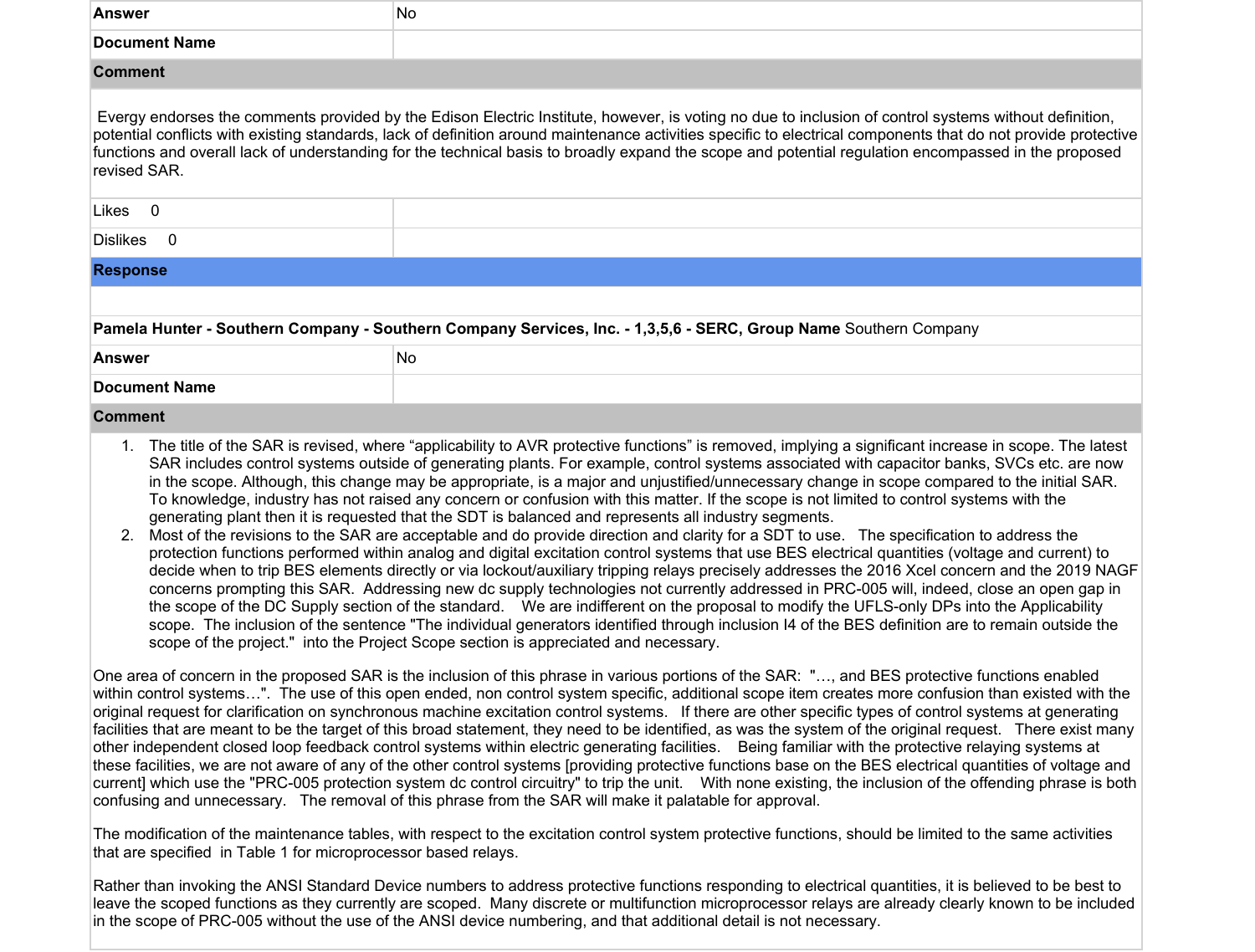| $\overline{\phantom{0}}$<br>Likes                                                                                                                                                                                                                                                                                                                                                                                                                                                                                                                                                                                                                                                                            |                                                                                                                                               |  |
|--------------------------------------------------------------------------------------------------------------------------------------------------------------------------------------------------------------------------------------------------------------------------------------------------------------------------------------------------------------------------------------------------------------------------------------------------------------------------------------------------------------------------------------------------------------------------------------------------------------------------------------------------------------------------------------------------------------|-----------------------------------------------------------------------------------------------------------------------------------------------|--|
| <b>Dislikes</b><br>$\overline{0}$                                                                                                                                                                                                                                                                                                                                                                                                                                                                                                                                                                                                                                                                            |                                                                                                                                               |  |
| <b>Response</b>                                                                                                                                                                                                                                                                                                                                                                                                                                                                                                                                                                                                                                                                                              |                                                                                                                                               |  |
|                                                                                                                                                                                                                                                                                                                                                                                                                                                                                                                                                                                                                                                                                                              |                                                                                                                                               |  |
| <b>Glenroy Smith - Entergy - 4 - SERC, RF</b>                                                                                                                                                                                                                                                                                                                                                                                                                                                                                                                                                                                                                                                                |                                                                                                                                               |  |
| <b>Answer</b>                                                                                                                                                                                                                                                                                                                                                                                                                                                                                                                                                                                                                                                                                                | Yes                                                                                                                                           |  |
| <b>Document Name</b>                                                                                                                                                                                                                                                                                                                                                                                                                                                                                                                                                                                                                                                                                         |                                                                                                                                               |  |
| <b>Comment</b>                                                                                                                                                                                                                                                                                                                                                                                                                                                                                                                                                                                                                                                                                               |                                                                                                                                               |  |
| No additional comment                                                                                                                                                                                                                                                                                                                                                                                                                                                                                                                                                                                                                                                                                        |                                                                                                                                               |  |
| Likes 0                                                                                                                                                                                                                                                                                                                                                                                                                                                                                                                                                                                                                                                                                                      |                                                                                                                                               |  |
| Dislikes 0                                                                                                                                                                                                                                                                                                                                                                                                                                                                                                                                                                                                                                                                                                   |                                                                                                                                               |  |
| <b>Response</b>                                                                                                                                                                                                                                                                                                                                                                                                                                                                                                                                                                                                                                                                                              |                                                                                                                                               |  |
|                                                                                                                                                                                                                                                                                                                                                                                                                                                                                                                                                                                                                                                                                                              |                                                                                                                                               |  |
| <b>Christopher McKinnon - Eversource Energy - 1,3</b>                                                                                                                                                                                                                                                                                                                                                                                                                                                                                                                                                                                                                                                        |                                                                                                                                               |  |
| <b>Answer</b>                                                                                                                                                                                                                                                                                                                                                                                                                                                                                                                                                                                                                                                                                                | Yes                                                                                                                                           |  |
| <b>Document Name</b>                                                                                                                                                                                                                                                                                                                                                                                                                                                                                                                                                                                                                                                                                         |                                                                                                                                               |  |
| <b>Comment</b>                                                                                                                                                                                                                                                                                                                                                                                                                                                                                                                                                                                                                                                                                               |                                                                                                                                               |  |
|                                                                                                                                                                                                                                                                                                                                                                                                                                                                                                                                                                                                                                                                                                              | While Eversource supports the SAR Scope, the Company would like to reiterate that the definition of Protection System should not be modified. |  |
| $\overline{\phantom{0}}$<br>Likes                                                                                                                                                                                                                                                                                                                                                                                                                                                                                                                                                                                                                                                                            |                                                                                                                                               |  |
| <b>Dislikes</b><br>$\overline{0}$                                                                                                                                                                                                                                                                                                                                                                                                                                                                                                                                                                                                                                                                            |                                                                                                                                               |  |
| <b>Response</b>                                                                                                                                                                                                                                                                                                                                                                                                                                                                                                                                                                                                                                                                                              |                                                                                                                                               |  |
|                                                                                                                                                                                                                                                                                                                                                                                                                                                                                                                                                                                                                                                                                                              |                                                                                                                                               |  |
| M Lee Thomas - Tennessee Valley Authority - 1,3,5,6                                                                                                                                                                                                                                                                                                                                                                                                                                                                                                                                                                                                                                                          |                                                                                                                                               |  |
| <b>Answer</b>                                                                                                                                                                                                                                                                                                                                                                                                                                                                                                                                                                                                                                                                                                | Yes                                                                                                                                           |  |
| <b>Document Name</b>                                                                                                                                                                                                                                                                                                                                                                                                                                                                                                                                                                                                                                                                                         |                                                                                                                                               |  |
| <b>Comment</b>                                                                                                                                                                                                                                                                                                                                                                                                                                                                                                                                                                                                                                                                                               |                                                                                                                                               |  |
| While TVA believes sufficient detail has been provided for the SDT to thoroughly assess the issues described, concern remains with details that are<br>being provided. A significant burden to equipment owners will result from the proposed expansive applicability of PRC-005 to protective relay functions<br>within the broad groups of exciter, inverter, or other control systems. Based on the breadth of exciter/AVR, inverter, and control system technologies in<br>service today, and the equally diverse methods of testing likely required, significant training hours will be required to prepare existing and new resources<br>to perform the required tests, especially for legacy systems. |                                                                                                                                               |  |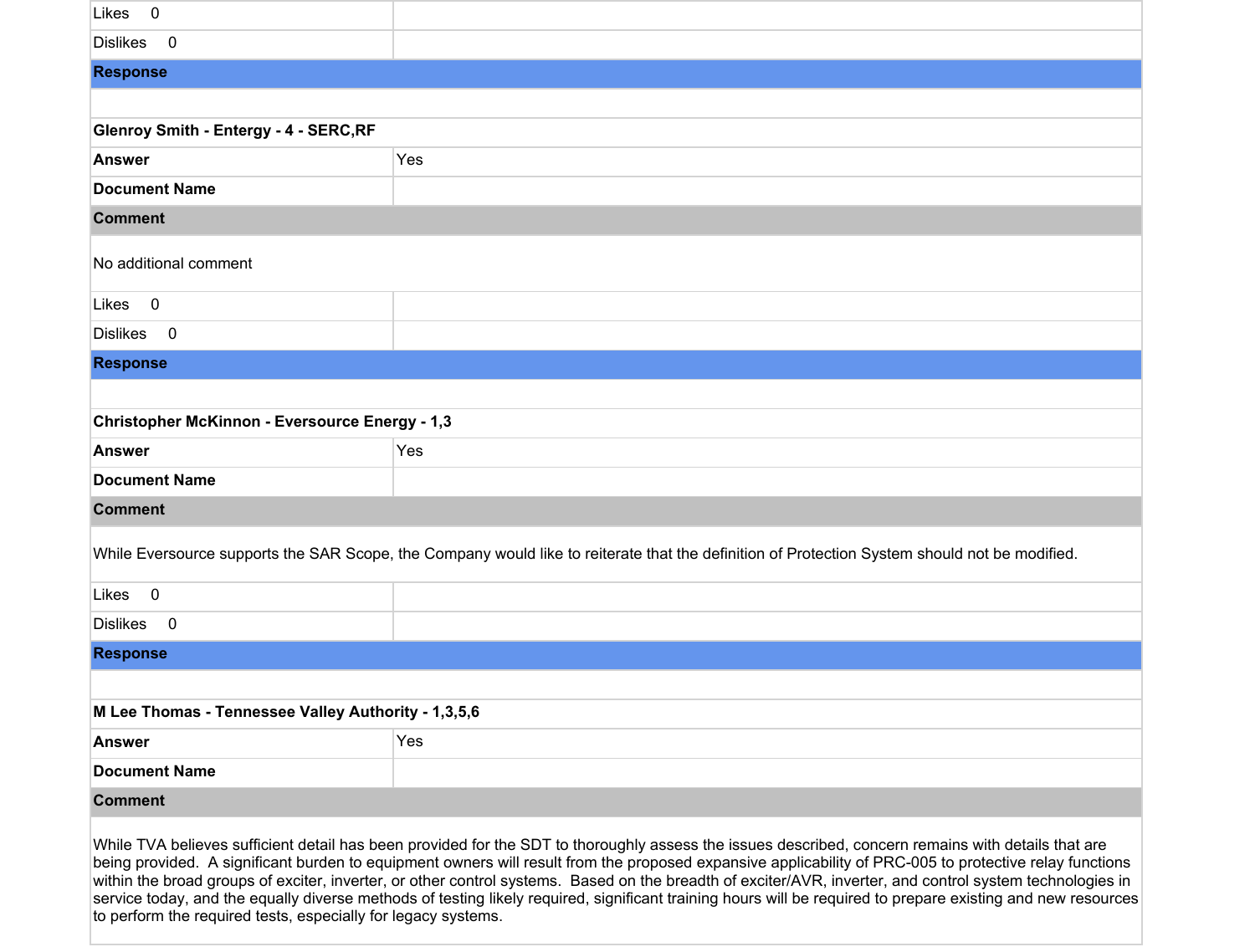Additional burden will be required to evaluate all applicable configurations, develop test procedures that will satisfy new standard requirements, and develop the necessary associated training content. Implementation of newly required maintenance activities will invariably be scheduled concurrent with generating unit or other Facility outages. Due to these and other unexpected logistical challenges, coupled with the existing confusion regarding these imbedded protective functions, TVA cannot support any proposed revision of PRC-005-6 without a staged implementation approach for any new requirement or any specific components added to the applicability tables. The duration and milestones of this staged implementation should be based on component maintenance intervals, commensurate with those of the existing PRC-005-6 implementation plan, but starting with a new baseline date related to the effective date of the new version of PRC-005.

Further, TVA finds the additional scope and the associated ambiguity of the SAR to be unacceptable. Specifically, use of the following has departed from the original intent of the NAGF proposal and, if transcribed into the resulting standard, would create more ambiguity, confusion, and burden on all BES equipment owners, not just GO/GOP entities, without extensive clarification of applicability or complete elimination:

• "*Other control systems*"

1. This phrase is unnecessarily expansive and ambiguous. Prerequisite to including this phrase in a revised standard would be establishment of a bright-line between out‑of‑ scope control fu nctions and the applicable protective functions (BES Protective Functions) potentially implemented within in a control system.

• "*Excitation systems (including analog/digital AVRs)*"

1. Expansion of the original scope which did not include analog AVRs is unacceptable. Any requirement to inject signals and activate outputs in analog AVRs is widely recognized as being very difficult, if feasible.

• "*May measure and utilize similar quantities as protective relays and may perform similar functions as protective relays*" (in the SAR);

"*Protective functions that are typically (but not always) associated with relays*" (in the SAR);

"*May measure similar quantities and may yield similar outcome*" (in this form):

1. Use of these or similar phrases in the revised standard would increase ambiguity and confusion. The potential breadth of interpretations would create an intolerable environment for compliance, especially in conjunction with "other control systems."

• "*Trip BES Elements either directly or via lockout or auxiliary tripping relays*;"

"*The clarifying changes would apply to BES Protection Systems and protective functions applied on generators, dispersed power-producing resources from the point of aggregation (greater than 75 MVA) to the point of Interconnection, static and synchronous condensers and other BES elements as defined*."

1. At first glance, the drafting team's intention seemed to be to focus on generation elements, but the generic term of BES Elements again represents a significant expansion of scope. This is unacceptable in that it would unnecessarily blend the non-generator applicability criteria with the generator applicability criteria, confusion and inconsistency would ensue without any improvement to reliability.

| Likes 0                                                                           |     |  |
|-----------------------------------------------------------------------------------|-----|--|
| Dislikes 0                                                                        |     |  |
| <b>Response</b>                                                                   |     |  |
|                                                                                   |     |  |
| Mark Gray - Edison Electric Institute - NA - Not Applicable - NA - Not Applicable |     |  |
| Answer                                                                            | Yes |  |
| <b>Document Name</b>                                                              |     |  |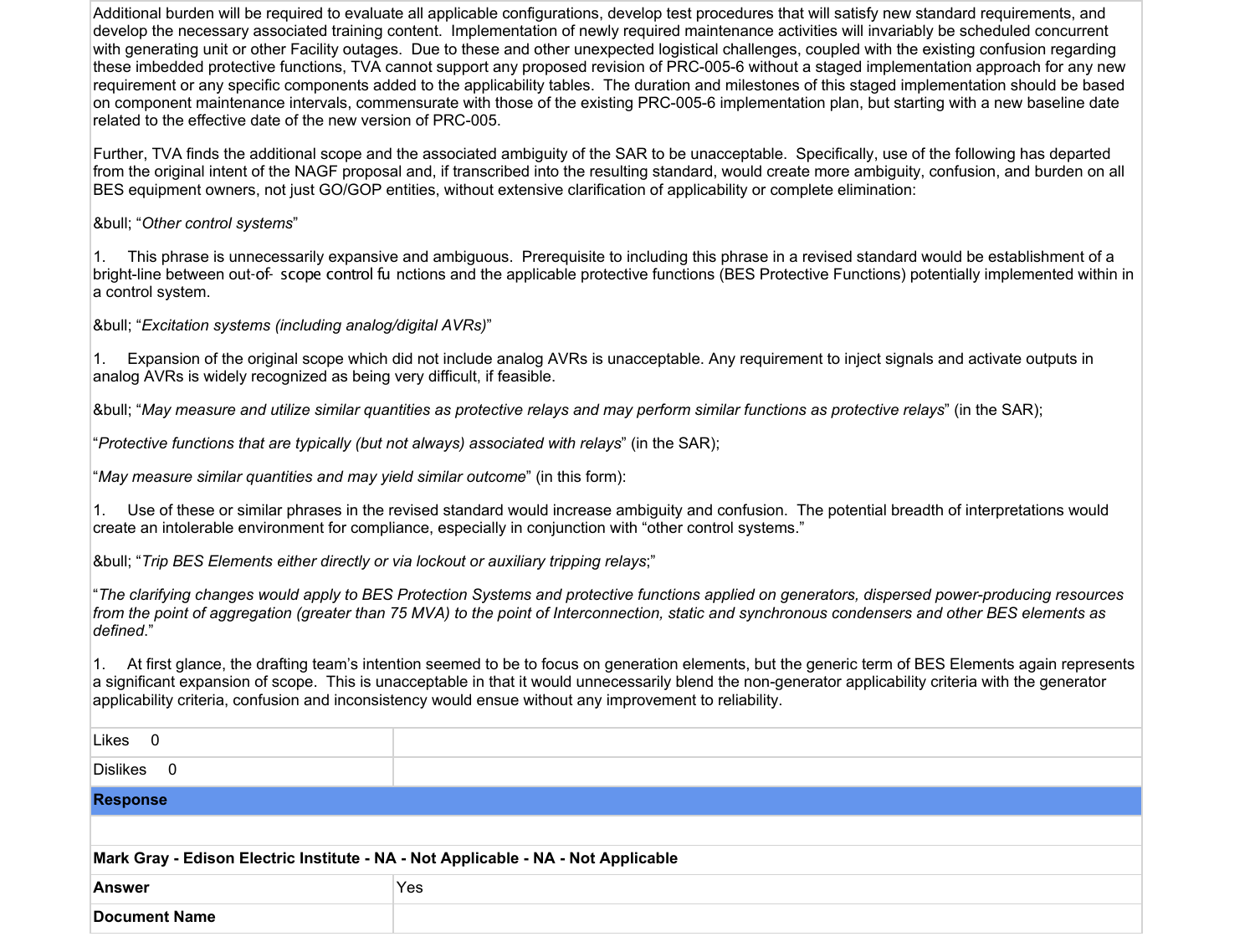#### **Comment**

EEI generally supports this SAR and the modified **Industry Need** statement of the revised SAR, due to the clarification provided by the statement that "Control systems that do not contain BES protective functions that respond to measured BES electrical quantities are not within the scope of this project." However, the expansion of this SAR and the recommended changes to PRC-005, as it relates to control systems, could result in expanding the Standard beyond its original intent. While EEI supports the modifications made to the **Project Scope** statement that clarifies that "[o]nly those control systems that contain BES protective functions that respond to measured BES electrical quantities are within the scope of this project" and that "individual generators identified through inclusion I4 of the BES definition are to remain outside the scope of the project", these changes may not be sufficiently clear to ensure auditors do not take the broad and undefined term "control systems" to mean that all controls associated with BES elements are to be included under PRC-005. For example, many power transformer have load tap changer controls that respond to electrical quantities to ensure transformer voltage is effectively regulated and controlled. While this is not a protective function, some may take the view that there is little difference between an AVR system and a load tap changer's automatic function.

To address these issues, we recommend the following:

- 1. Modify PRC-005-6 to provide greater clarity that the BES protective functions enabled within analog/Digital AVRs, excitation systems that respond to measured BES electrical quantities and trip BES elements either directly or via lockout or auxiliary tripping relays are within the scope of the standard.
- 2. Define control systems in order to better delineate and target the scope of this change. (e.g., ensuring control systems such as transformer load tap changes do not become part of the scope of PRC-005).
- 3. Add limits within the SAR that would make it clear that owners of impacted control systems, such as older AVR systems, would not be obligated to add redundant systems. (e.g., inferred obligations through other Reliability Standards such as the TPL-001 Standard).

| Likes<br>$\overline{\phantom{0}}$          |     |
|--------------------------------------------|-----|
| <b>Dislikes</b><br>$\overline{\mathbf{0}}$ |     |
| <b>Response</b>                            |     |
|                                            |     |
| Bruce Reimer - Manitoba Hydro - 1,3,5,6    |     |
| <b>Answer</b>                              | Yes |
| <b>Document Name</b>                       |     |
| <b>Comment</b>                             |     |
|                                            |     |
| Likes 0                                    |     |
| Dislikes 0                                 |     |
| <b>Response</b>                            |     |
|                                            |     |
| Anthony Jablonski - ReliabilityFirst - 10  |     |
| <b>Answer</b>                              | Yes |
| <b>Document Name</b>                       |     |
| <b>Comment</b>                             |     |
|                                            |     |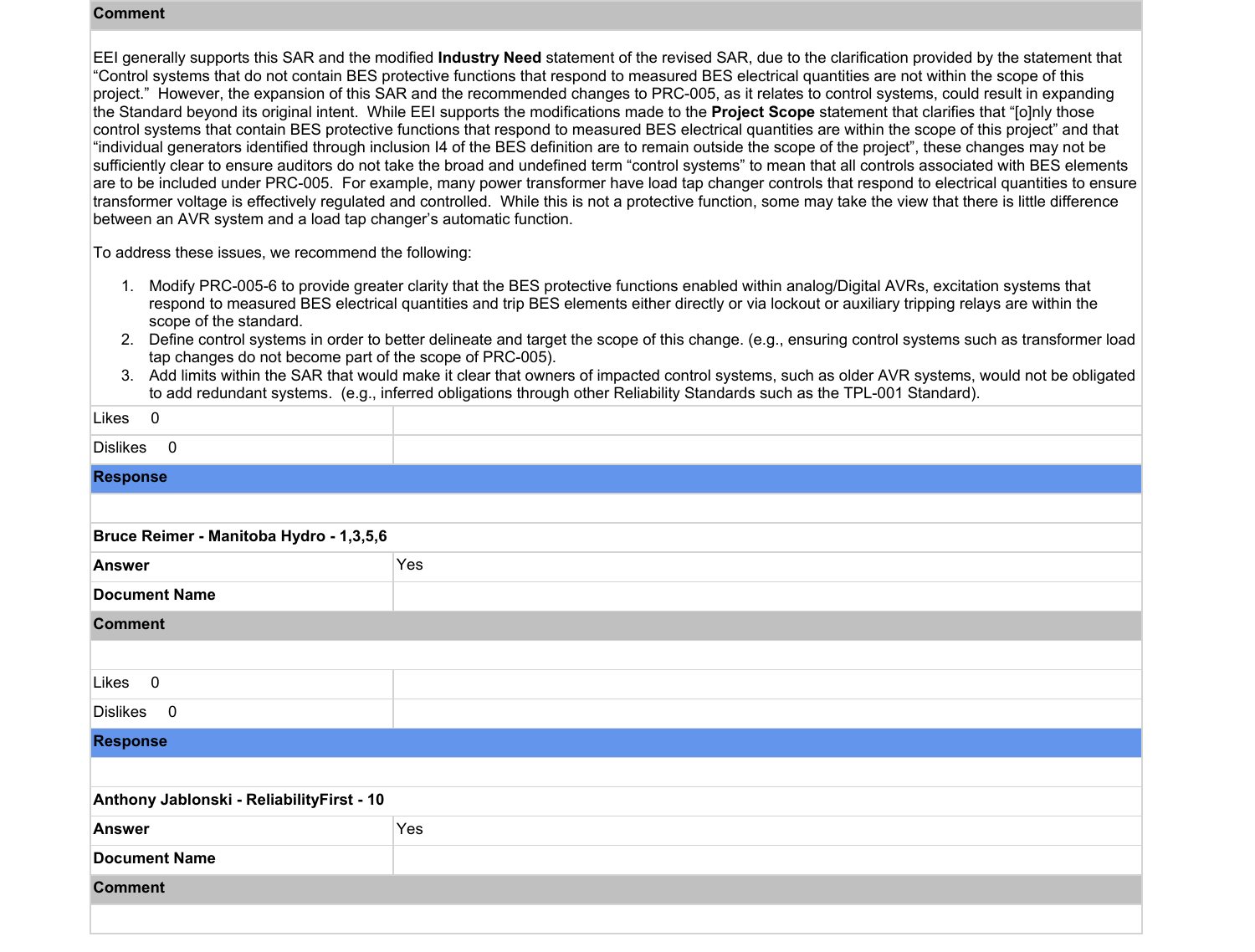| $\overline{0}$<br>Likes                                                     |     |  |
|-----------------------------------------------------------------------------|-----|--|
| <b>Dislikes</b><br>$\overline{\mathbf{0}}$                                  |     |  |
| <b>Response</b>                                                             |     |  |
|                                                                             |     |  |
| Maryanne Darling-Reich - Black Hills Corporation - 1,3,5,6 - MRO, WECC      |     |  |
| <b>Answer</b>                                                               | Yes |  |
| <b>Document Name</b>                                                        |     |  |
| <b>Comment</b>                                                              |     |  |
|                                                                             |     |  |
| $\overline{\mathbf{0}}$<br>Likes                                            |     |  |
| Dislikes 0                                                                  |     |  |
| <b>Response</b>                                                             |     |  |
|                                                                             |     |  |
| David Jendras - Ameren - Ameren Services - 1,3,6                            |     |  |
| <b>Answer</b>                                                               | Yes |  |
| <b>Document Name</b>                                                        |     |  |
| <b>Comment</b>                                                              |     |  |
|                                                                             |     |  |
| $\overline{\mathbf{0}}$<br>Likes                                            |     |  |
| <b>Dislikes</b><br>$\overline{\phantom{0}}$                                 |     |  |
| <b>Response</b>                                                             |     |  |
|                                                                             |     |  |
| Glenn Barry - Los Angeles Department of Water and Power - 1,3,5,6           |     |  |
| <b>Answer</b>                                                               | Yes |  |
| <b>Document Name</b>                                                        |     |  |
| <b>Comment</b>                                                              |     |  |
|                                                                             |     |  |
| Likes 0                                                                     |     |  |
| Dislikes 0                                                                  |     |  |
| <b>Response</b>                                                             |     |  |
|                                                                             |     |  |
| Adrian Andreoiu - BC Hydro and Power Authority - 1,3,5, Group Name BC Hydro |     |  |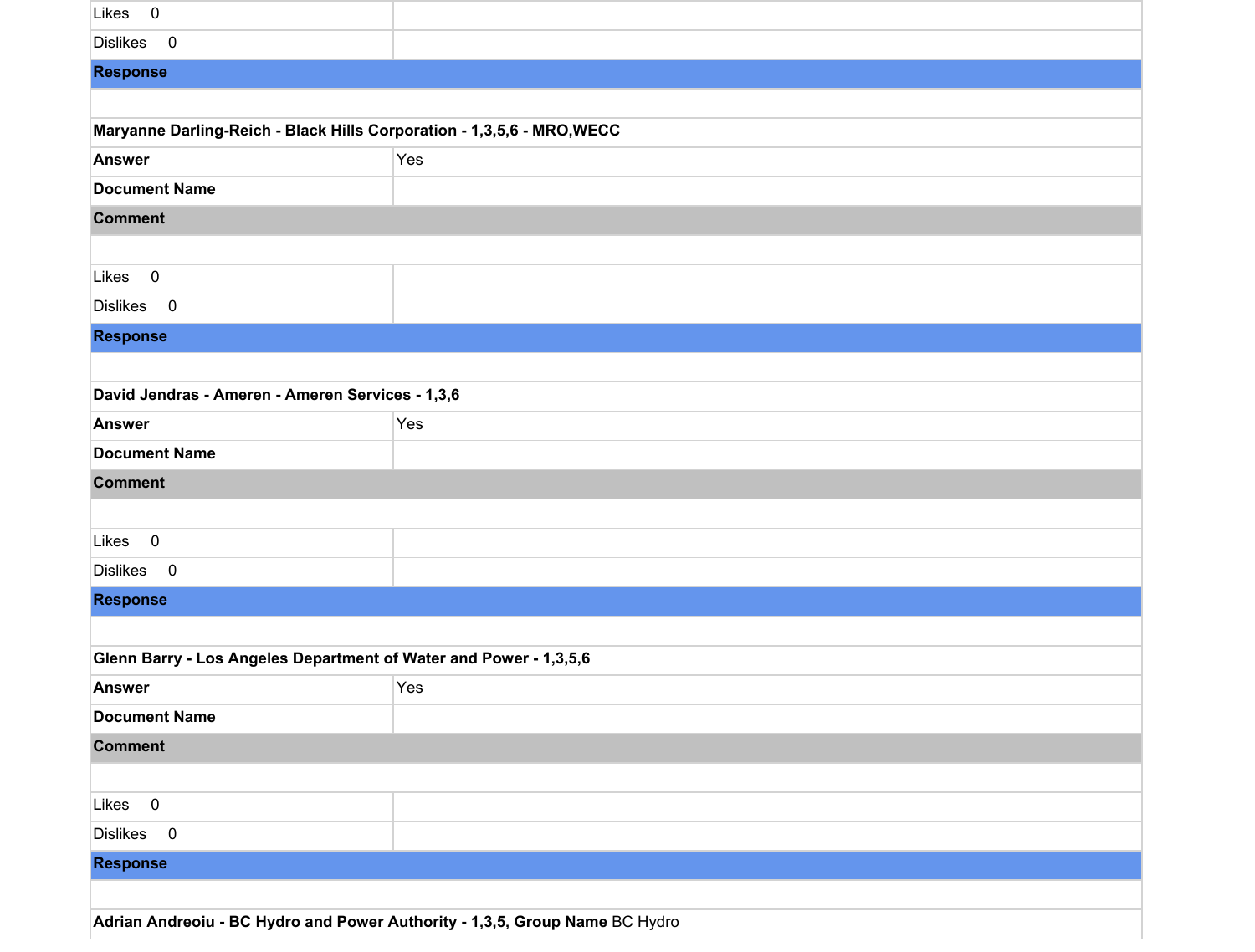| <b>Answer</b>                                            | Yes |  |
|----------------------------------------------------------|-----|--|
| <b>Document Name</b>                                     |     |  |
| <b>Comment</b>                                           |     |  |
|                                                          |     |  |
| Likes 0                                                  |     |  |
| Dislikes 0                                               |     |  |
| <b>Response</b>                                          |     |  |
|                                                          |     |  |
| Carl Pineault - Hydro-Qu?bec Production - 1,5            |     |  |
| <b>Answer</b>                                            | Yes |  |
| <b>Document Name</b>                                     |     |  |
| <b>Comment</b>                                           |     |  |
|                                                          |     |  |
| Likes 0                                                  |     |  |
| Dislikes 0                                               |     |  |
| <b>Response</b>                                          |     |  |
|                                                          |     |  |
| Amy Casuscelli - Xcel Energy, Inc. - 1,3,5,6 - MRO, WECC |     |  |
| <b>Answer</b>                                            | Yes |  |
| <b>Document Name</b>                                     |     |  |
| <b>Comment</b>                                           |     |  |
|                                                          |     |  |
| $\overline{\mathbf{0}}$<br>Likes                         |     |  |
| Dislikes 0                                               |     |  |
| <b>Response</b>                                          |     |  |
|                                                          |     |  |
| Glen Farmer - Avista - Avista Corporation - 1,3,5        |     |  |
| <b>Answer</b>                                            | Yes |  |
| <b>Document Name</b>                                     |     |  |
| <b>Comment</b>                                           |     |  |
|                                                          |     |  |
| Likes 0                                                  |     |  |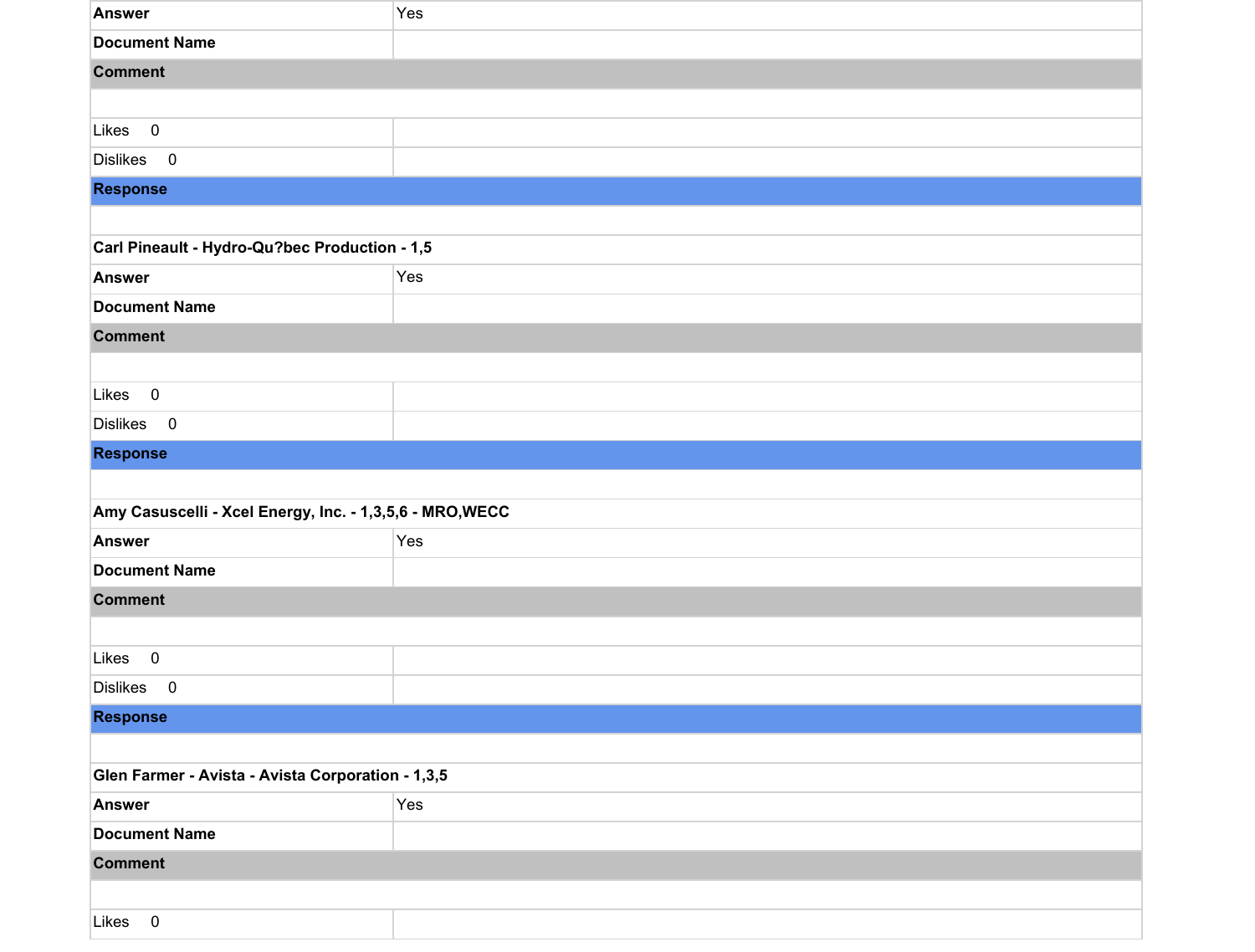| <b>Dislikes</b><br>$\overline{\mathbf{0}}$                                                            |                                                                                     |  |
|-------------------------------------------------------------------------------------------------------|-------------------------------------------------------------------------------------|--|
| <b>Response</b>                                                                                       |                                                                                     |  |
|                                                                                                       |                                                                                     |  |
| LaTroy Brumfield - American Transmission Company, LLC - 1                                             |                                                                                     |  |
| <b>Answer</b>                                                                                         | Yes                                                                                 |  |
| <b>Document Name</b>                                                                                  |                                                                                     |  |
| <b>Comment</b>                                                                                        |                                                                                     |  |
|                                                                                                       |                                                                                     |  |
| $\overline{\mathbf{0}}$<br>Likes                                                                      |                                                                                     |  |
| <b>Dislikes</b><br>$\overline{\phantom{0}}$                                                           |                                                                                     |  |
| <b>Response</b>                                                                                       |                                                                                     |  |
|                                                                                                       |                                                                                     |  |
| Cain Braveheart - Bonneville Power Administration - 1,3,5,6 - WECC                                    |                                                                                     |  |
| <b>Answer</b>                                                                                         | Yes                                                                                 |  |
| <b>Document Name</b>                                                                                  |                                                                                     |  |
| <b>Comment</b>                                                                                        |                                                                                     |  |
|                                                                                                       |                                                                                     |  |
| $\overline{\mathbf{0}}$<br>Likes                                                                      |                                                                                     |  |
| <b>Dislikes</b><br>$\overline{\phantom{0}}$                                                           |                                                                                     |  |
| <b>Response</b>                                                                                       |                                                                                     |  |
|                                                                                                       |                                                                                     |  |
|                                                                                                       | Mark Garza - FirstEnergy - FirstEnergy Corporation - 1,3,4,5,6, Group Name FE Voter |  |
| <b>Answer</b>                                                                                         | Yes                                                                                 |  |
| <b>Document Name</b>                                                                                  |                                                                                     |  |
| <b>Comment</b>                                                                                        |                                                                                     |  |
|                                                                                                       |                                                                                     |  |
| Likes 0                                                                                               |                                                                                     |  |
| $\overline{\mathbf{0}}$<br><b>Dislikes</b>                                                            |                                                                                     |  |
| <b>Response</b>                                                                                       |                                                                                     |  |
|                                                                                                       |                                                                                     |  |
| Gail Elliott - International Transmission Company Holdings Corporation - NA - Not Applicable - MRO,RF |                                                                                     |  |
| <b>Answer</b>                                                                                         | Yes                                                                                 |  |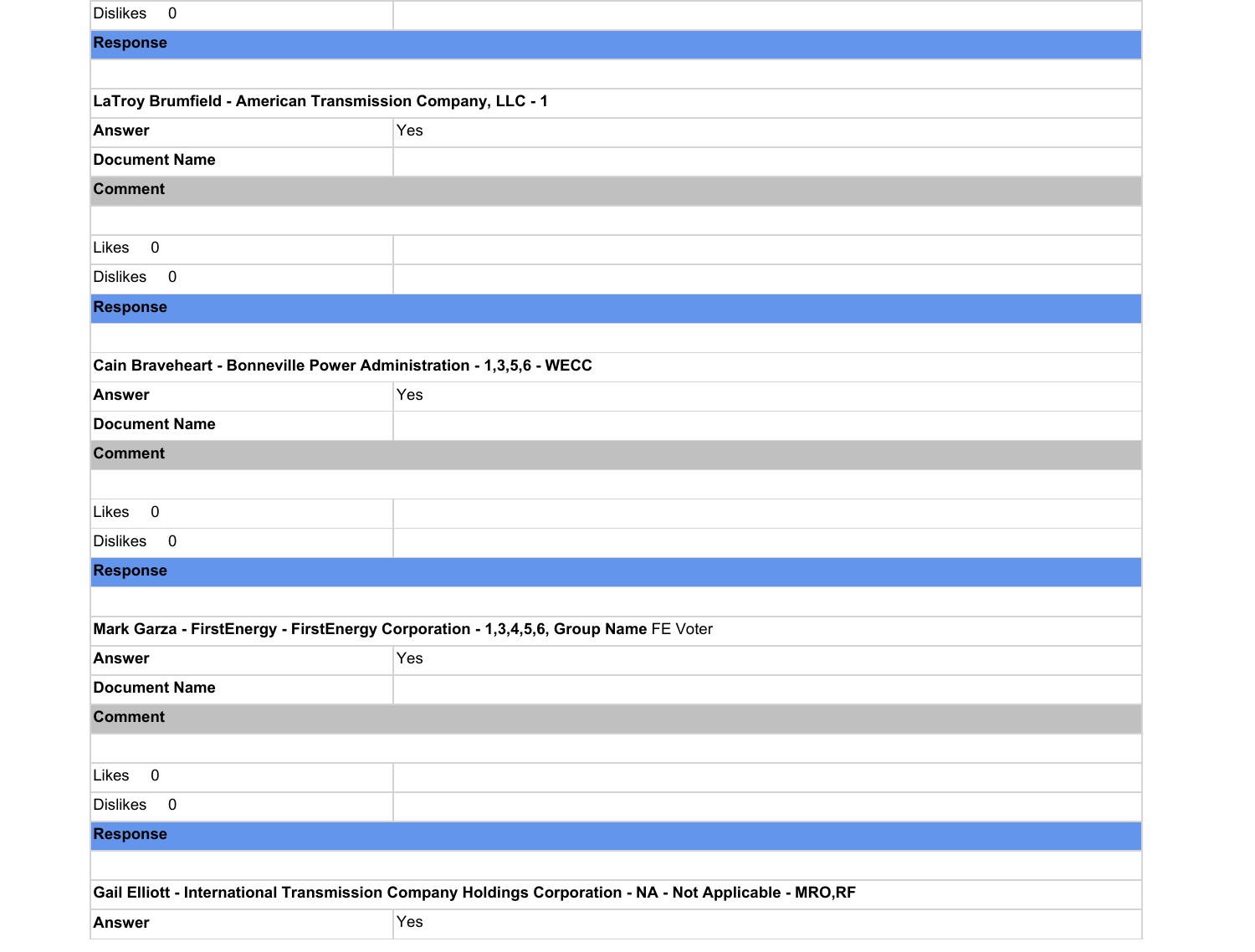| <b>Document Name</b>                                                                                                         |     |  |
|------------------------------------------------------------------------------------------------------------------------------|-----|--|
| <b>Comment</b>                                                                                                               |     |  |
|                                                                                                                              |     |  |
| Likes 0                                                                                                                      |     |  |
| Dislikes 0                                                                                                                   |     |  |
| <b>Response</b>                                                                                                              |     |  |
|                                                                                                                              |     |  |
| Lindsay Wickizer - Berkshire Hathaway - PacifiCorp - 6                                                                       |     |  |
| <b>Answer</b>                                                                                                                | Yes |  |
| <b>Document Name</b>                                                                                                         |     |  |
| <b>Comment</b>                                                                                                               |     |  |
|                                                                                                                              |     |  |
| $\overline{\mathbf{0}}$<br>Likes                                                                                             |     |  |
| <b>Dislikes</b><br>$\overline{\phantom{0}}$                                                                                  |     |  |
| <b>Response</b>                                                                                                              |     |  |
|                                                                                                                              |     |  |
| Ruida Shu - Northeast Power Coordinating Council - 1,2,3,4,5,6,7,8,9,10 - NPCC, Group Name NPCC Regional Standards Committee |     |  |
| <b>Answer</b>                                                                                                                | Yes |  |
| <b>Document Name</b>                                                                                                         |     |  |
| <b>Comment</b>                                                                                                               |     |  |
|                                                                                                                              |     |  |
| $\overline{0}$<br>Likes                                                                                                      |     |  |
| <b>Dislikes</b><br>$\overline{\mathbf{0}}$                                                                                   |     |  |
| <b>Response</b>                                                                                                              |     |  |
|                                                                                                                              |     |  |
| Daniel Gacek - Exelon - 1,3,5,6                                                                                              |     |  |
| <b>Answer</b>                                                                                                                | Yes |  |
| <b>Document Name</b>                                                                                                         |     |  |
| <b>Comment</b>                                                                                                               |     |  |
|                                                                                                                              |     |  |
| Likes 0                                                                                                                      |     |  |
| <b>Dislikes</b><br>$\overline{\mathbf{0}}$                                                                                   |     |  |